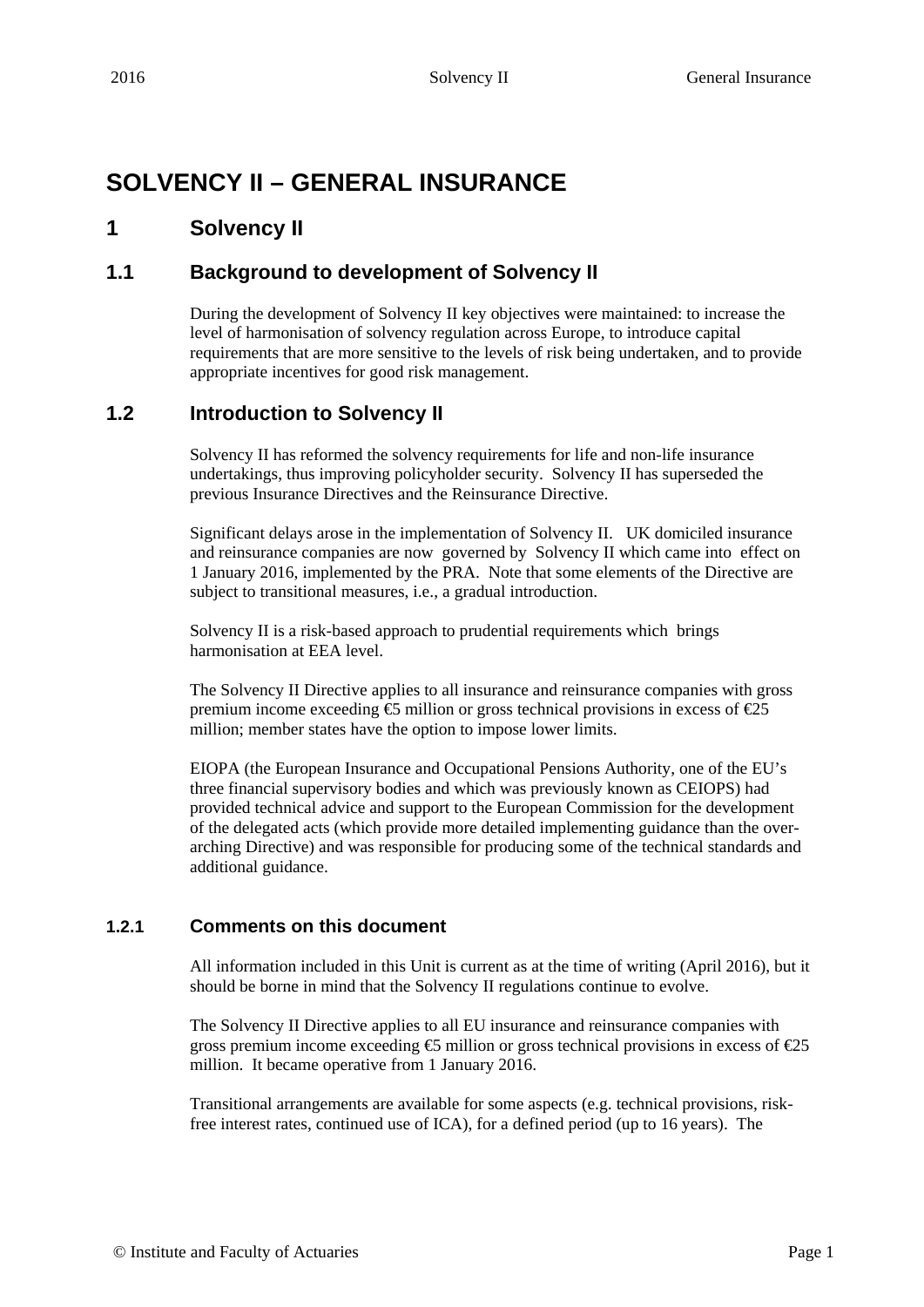intention is to avoid unnecessary disruption of markets and availability of insurance products. However, UK firms have had to make formal applications to the PRA to be permitted to use the transitional arrangements.

This section focuses on the Solvency II requirements for non-life insurance and reinsurance undertakings. There are separate (but broadly equivalent) requirements for life and health insurance business.

# **1.3 Pillars 1, 2 and 3**

The Solvency II framework consists of three "pillars".

- 1) Pillar 1 comprises quantitative requirements including risk-based capital requirements that firms will be required to meet with assets and liabilities valued on a market consistent basis. In Pillar 1 the new solvency system contains two capital requirements defining the upper and lower end of a ladder of supervisory intervention. The Solvency Capital Requirement (SCR) is the level above which there is no supervisory intervention for financial reasons. The Minimum Capital Requirement (MCR) is the level below which the supervisor's strongest actions are taken (e.g. removal of the insurer's authorisation). The SCR may be calculated using a standard formula or, subject to prior supervisory approval, an insurer's internal model, or combination of the two. The MCR is calculated using a linear formula and must fall between 25% and 45% of the SCR. Capital add-ons may be imposed by the supervisor in exceptional circumstances where it concludes that the risk profile of the insurer deviates significantly from the assumptions underlying the SCR or the system of governance deviates significantly from the standards required. Supervisor-imposed add-ons increase the SCR.
- 2) Pillar 2 comprises qualitative requirements focusing on governance, risk management and required functions and includes the supervisory review process. Insurers are required to carry out an Own Risk and Solvency Assessment (ORSA) and this is required to be reviewed by the supervisor. Pillar 2 includes "prudent persons" investment principles. Supervisors can also impose capital additions for governance failings.
- 3) Pillar 3 comprises reporting and disclosure requirements including a public Solvency and Financial Condition Report (SFCR) and a private Regulatory Supervisory Report (RSR). The aim of public disclosures is to harness market discipline by requiring firms to publish certain details of their risks, capital and risk management.

This combination of minimum capital standards, qualitative risk management requirements, a well-defined and rigorous review process of companies' solvency by supervisors and prescribed disclosures to supervisors, policyholders and investors has been designed to deliver a more modern and secure prudential regulatory system.

The three Pillars are considered in more detail below.

Solvency II requirements apply at both individual insurer and group level, and provision is made for supervisory co-operation among jurisdictions through supervisory colleges.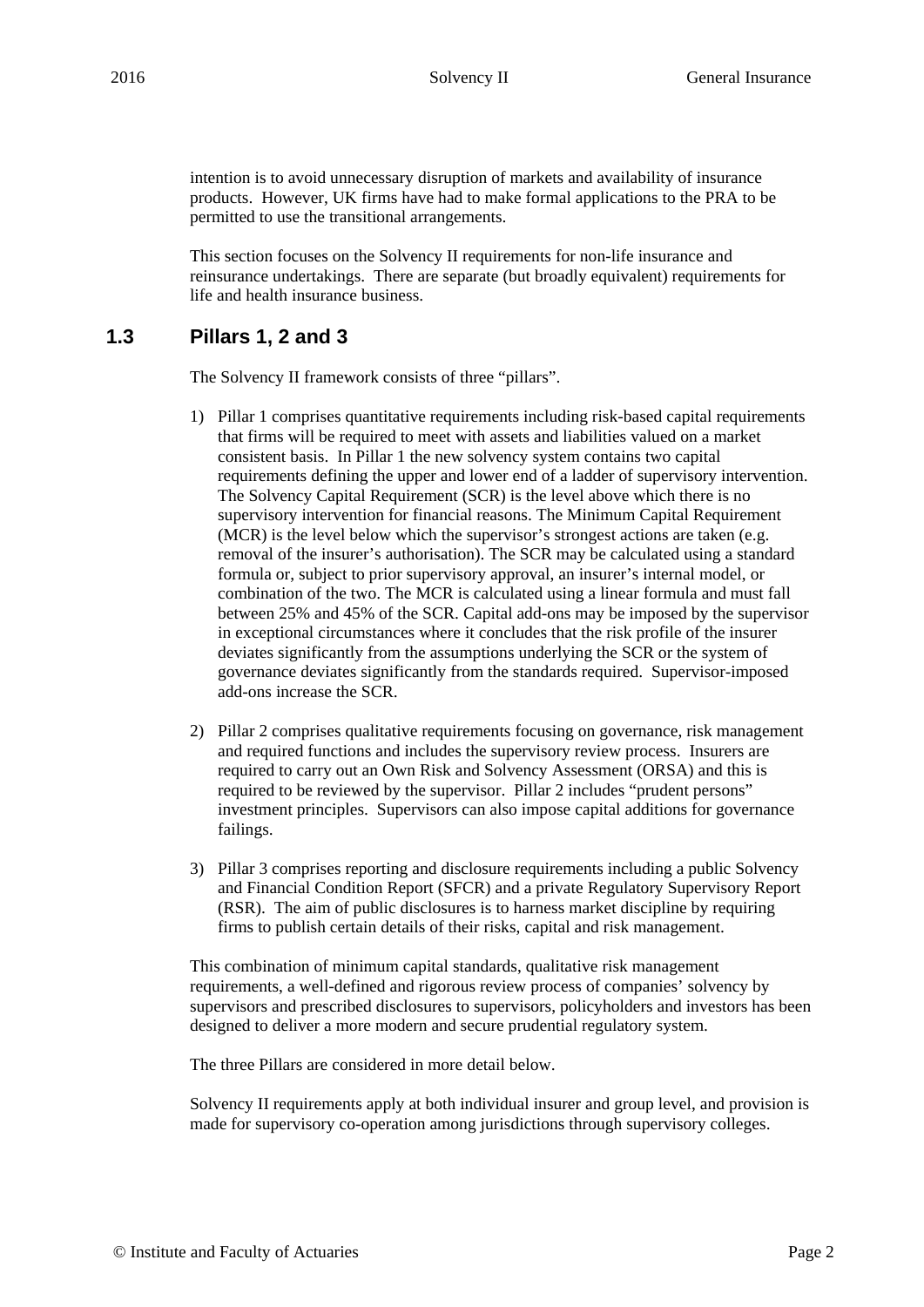# **1.4 Regulatory framework**

The Solvency II Framework Directive (2009/138/EC) was published in the European Journal on 17 December 2009 and was amended by the Omnibus II Directive on 11 March 2014.

Detailed requirements not included in the Framework Directive are set out in the Delegated Acts and implementing technical standards, and these are further supported by level 3 guidance from EIOPA and enforcement by the European Commission.

# **1.5 The Solvency II balance sheet**

**SCR MCR** MV liabilities (hedgeable) Best estimate liability (nonhedgeable) Risk margin (CoC approach) Minimum Capital Requirement Solvency Capital Requirement **Other liabilities** Eligible capital **Tier** 2 Inadmissible assets/ ineligible capital **Technical** provisions

The Solvency II balance sheet is summarised in the following diagram:

# **1.5.1 Valuation of assets**

Assets are to be valued at the amount for which they could be exchanged between knowledgeable willing parties in an arm's length transaction.

The use of quoted market prices is the default valuation approach.

Where quoted market prices are not available, mark to model valuation approaches should be used.

Recoveries expected from reinsurance are shown as an asset on the balance sheet, rather than as a reduction in gross liabilities. Such recoveries must be adjusted to allow for the best estimate of expected losses due to the default of the reinsurer.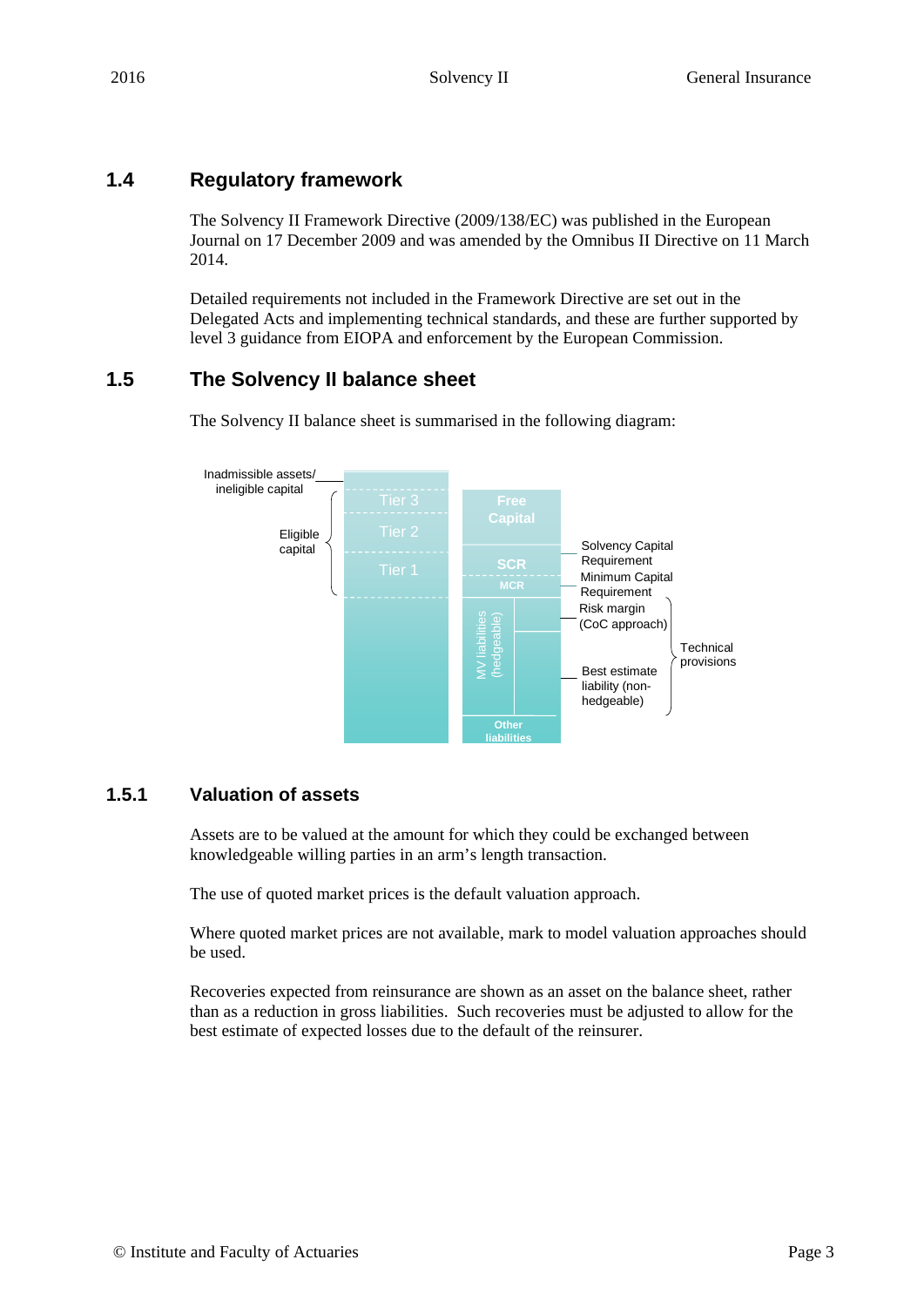### **1.5.2 Eligible capital**

The phrase "own funds" refers to assets in excess of technical provisions and subordinated liabilities. These are split into basic and ancillary own funds, which are then tiered based on specific criteria.

Basic own funds is broadly capital that already exists within the insurer. Ancillary own funds is capital that may be called upon in certain adverse circumstances, but which does not currently exist within the insurer (e.g. unpaid share capital).

The capital is tiered based on its loss absorbency and permanency. Tier 1 capital is the most loss absorbent and permanent form of capital (e.g. paid up ordinary share capital); Tier 3 the least (e.g. subordinated debt).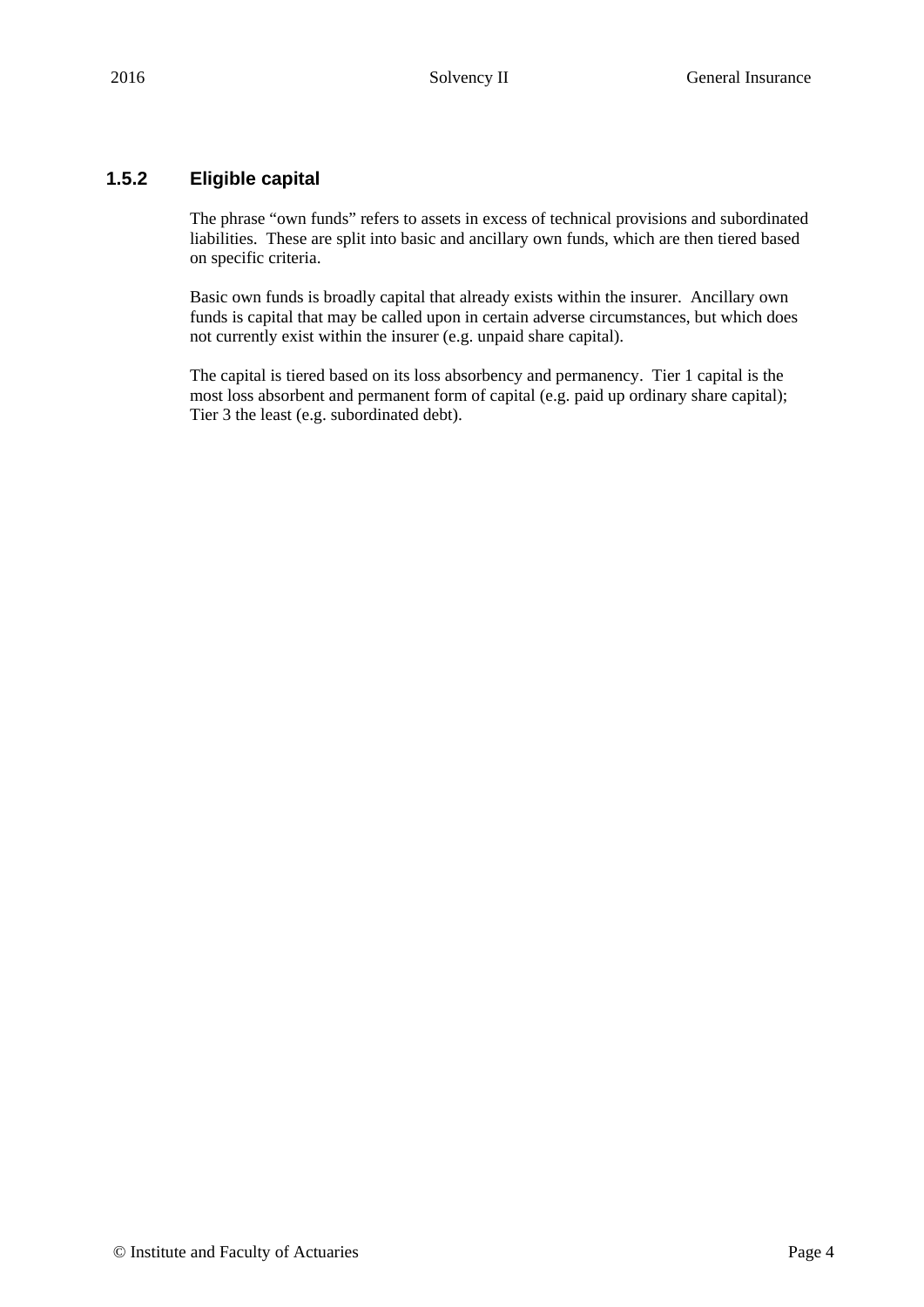| Criteria                          | Tier 1                                                                                                                                            | Tier 2                                                                                                                                                                        | Tier 3                                                                                                                                   |
|-----------------------------------|---------------------------------------------------------------------------------------------------------------------------------------------------|-------------------------------------------------------------------------------------------------------------------------------------------------------------------------------|------------------------------------------------------------------------------------------------------------------------------------------|
| Subordination                     | Must rank after the claims<br>of all policyholders,<br>beneficiaries and non-<br>subordinated creditors.                                          | Must rank after the<br>claims of all<br>policyholders,<br>beneficiaries and non-<br>subordinated creditors.                                                                   | Must rank after the<br>claims of all<br>policyholders,<br>beneficiaries and non-<br>subordinated creditors.                              |
| Loss absorbency                   | Immediately available to<br>absorb losses.<br>Absorbs losses at least on<br>SCR breaches.<br>Should not cause or<br>accelerate insolvency.        | Not necessarily<br>immediately available to<br>absorb losses.<br>Should not cause or<br>accelerate insolvency.                                                                | Should not cause or<br>accelerate insolvency.                                                                                            |
| Sufficient duration               | Undated or of the same<br>duration as the<br>undertaking.<br>Contractually locked in or<br>replaced at least<br>equivalently on breach of<br>SCR. | Undated or minimum 10<br>years maturity at issue.<br>Contractually locked in<br>or replaced at least<br>equivalently on breach<br>of SCR.                                     | Undated or minimum 5<br>years maturity at issue.<br>Contractually locked in<br>or replaced at least<br>equivalently on breach<br>of SCR. |
| Free from incentives to<br>redeem | Only redeemable at the<br>option of the insurer or<br>reinsurance undertaking.                                                                    | Only redeemable at the<br>option of the insurer or<br>reinsurance undertaking;<br>limited incentives to<br>redeem are permissible<br>after 10 years from date<br>of issuance. | Only redeemable at the<br>option of the insurer or<br>reinsurance<br>undertaking; limited<br>incentives to redeem<br>are permissible     |
| No mandatory fixed<br>charges     | Suspension of redemption<br>provided and<br>coupons/dividends can be<br>cancelled in case of<br>breach of SCR.                                    | Suspension of<br>redemption provided and<br>coupons/dividends can<br>be cancelled in case of<br>breach of SCR.                                                                | Suspension of<br>redemption provided in<br>case of breach of SCR.<br>Deferral of<br>coupons/dividends on<br>breach of MCR.               |
| No encumbrances                   | Unconnected with other<br>transactions and no<br>restrictions, charges or<br>guarantees.                                                          | Unconnected with other<br>transactions and no<br>restrictions, charges or<br>guarantees.                                                                                      | Unconnected with<br>other transactions and<br>no restrictions, charges<br>or guarantees.                                                 |

The following table summarises the principal criteria to be used in the tiering of the basic own funds, and illustrates the different characteristics of Tier 1, Tier 2 and Tier 3 capital:

Restrictions are placed on the quality of capital that can be used to cover the MCR and SCR. It is proposed that the MCR and SCR must be covered by eligible capital as follows:

- 80% of the MCR must be covered by tier 1 capital
- The SCR must be covered by the combination of tier 1, tier 2 and tier 3 capital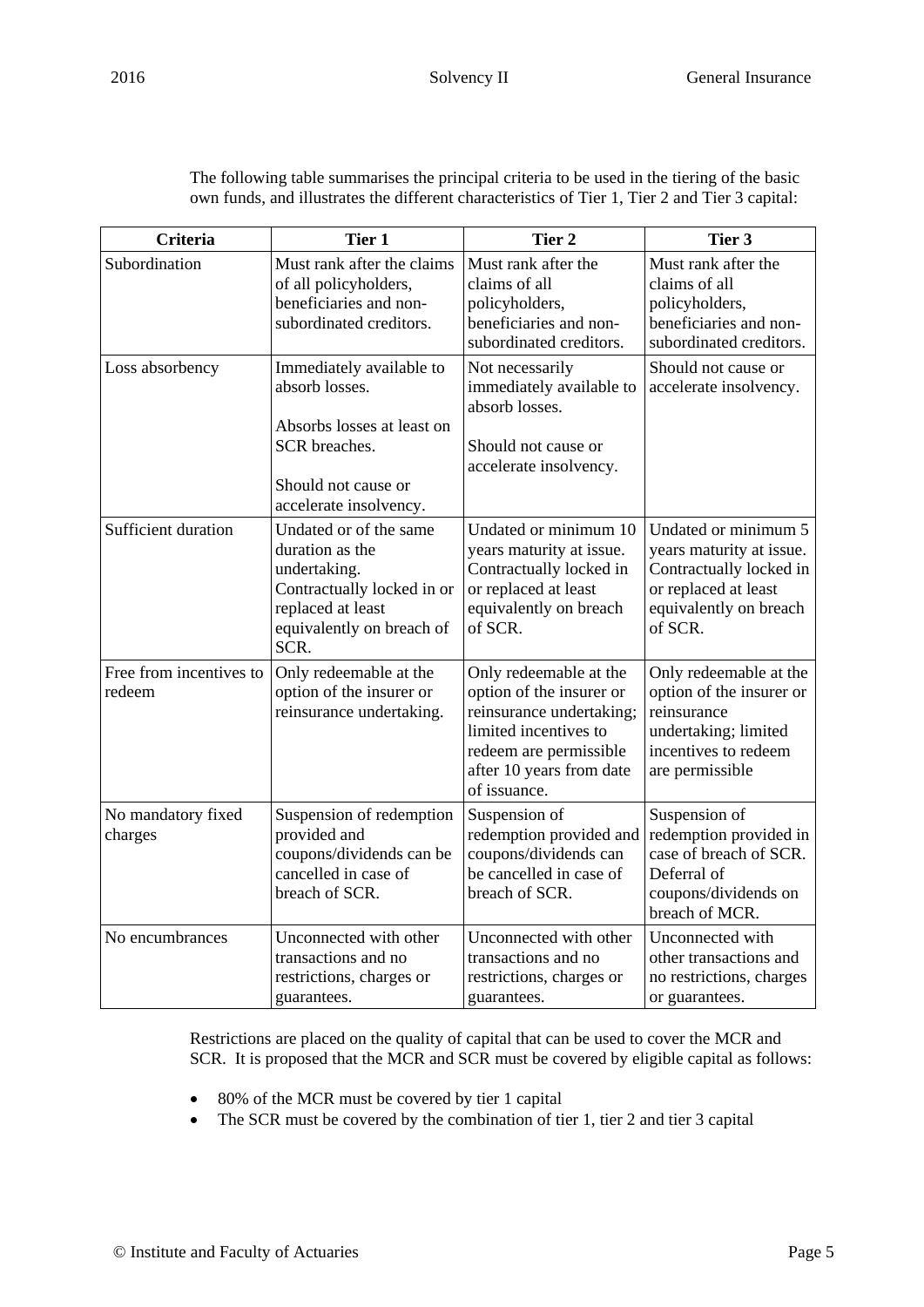- 50% of the SCR must be covered by tier 1 capital
- No more than 15% of the SCR may be covered by tier 3 capital.

### **1.5.3 Technical provisions**

Technical provisions should represent the amount that the insurance company would have to pay in order to transfer its obligations immediately to another insurance company.

Technical provisions comprise premium provisions and claims provisions and are equal to the sum of a **best estimate** and a **risk margin**.

#### **1.5.4 Best estimate**

The **best estimate** is the probability-weighted average of future cash-flows, discounted to allow for the time value of money.

All assumptions used should be best estimate assumptions, with no prudential margins. Insurance companies must take into account all relevant available data, both internal and external, when arriving at assumptions that best reflect the characteristics of the underlying insurance portfolio.

For each currency and maturity, the basic risk-free interest rates used to discount future cash-flows are derived from interest rate swap rates, adjusted for credit risk.

#### **1.5.5 Risk margin**

The **risk margin** is intended to ensure that the value of the technical provisions is equivalent to the amount that insurance and reinsurance undertakings would be expected to require in order to take over and meet the insurance and reinsurance obligations. It is calculated by estimating the cost of capital equal to the SCR necessary to support the insurance and reinsurance obligations over their lifetime in respect of those risks which cannot be hedged – these include underwriting risk, reinsurance credit risk, operational risk and "unavoidable market risk".

The risk margin is calculated by the following steps:

- Estimating the future development of SCRs into the future
- Multiplying the future development of SCRs by a cost of capital, currently specified to be 6% per annum
- Discounting the resulting costs of capital, using relevant risk-free interest rate term structures provided by EIOPA.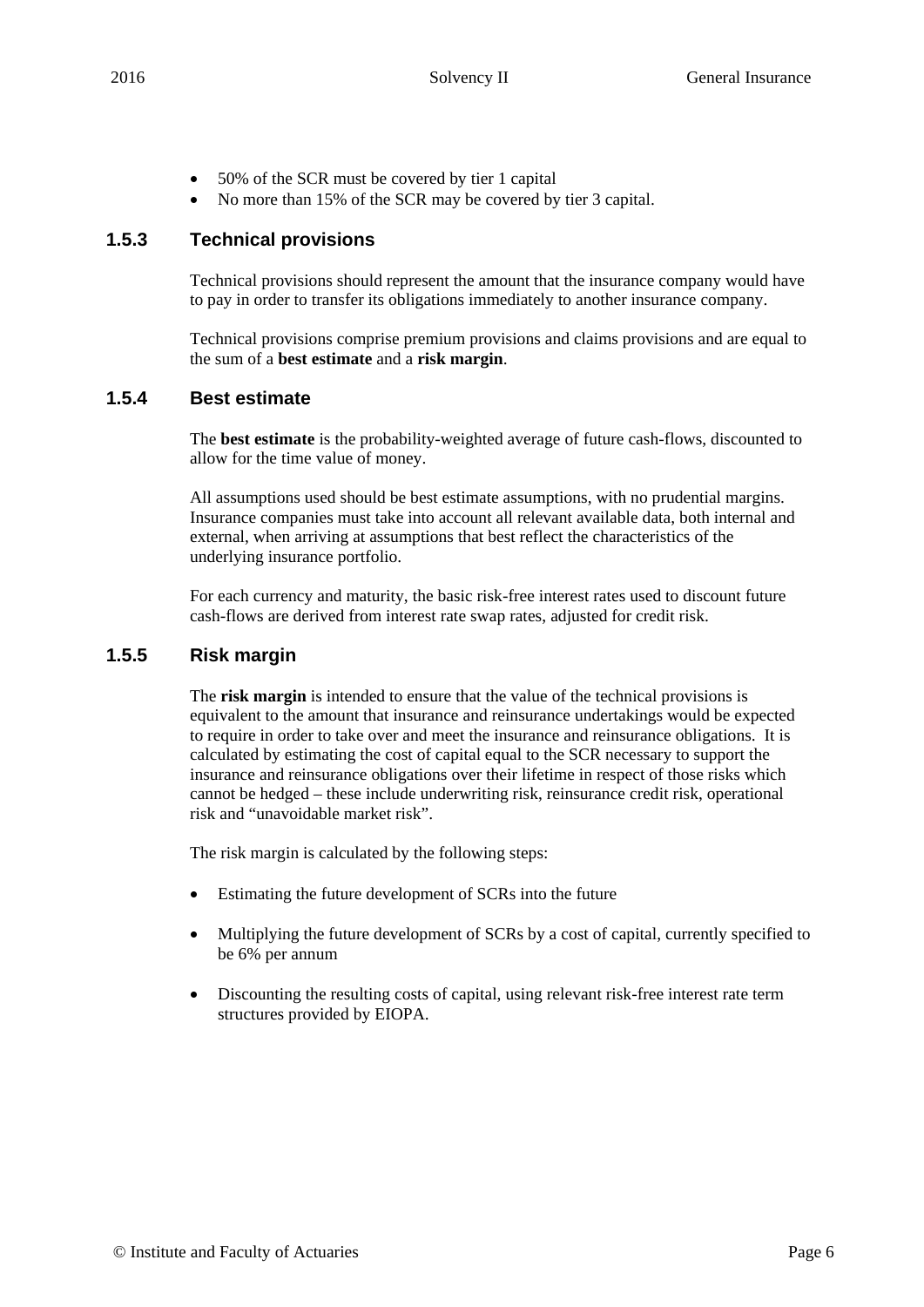

#### The method of calculation of the risk margin is illustrated in the following diagram:

The calculation of the risk margin using this methodology is potentially extremely complicated, possibly involving a complex series of nested stochastic loops. For this reason, a hierarchy of simplifications has been made available for companies to use where appropriate.

Although the risk margin must be disclosed separately for each line of business, it is proposed that it can be reduced to take into account diversification between lines of business up to legal entity level. The allocation of diversification benefit can be approximated by apportioning the total diversified risk margin across lines of business in proportion to the SCR calculated on a standalone basis for each line, or by other approximate methods if appropriate given the materiality of the results. business in proportion to the SCR calculated on a standalone basis for each line, or<br>by other approximate methods if appropriate given the materiality of the results.<br>**Premium provisions and other aspects**<br>Best estimate **p** 

#### **1.5.6 Premium provisions and other aspects**

respect of unexpired exposures rather than the unearned proportion of written premiums.

Under Solvency II:

- No credit is taken for deferred acquisition costs
- No allowance is made for claims equalisation provisions.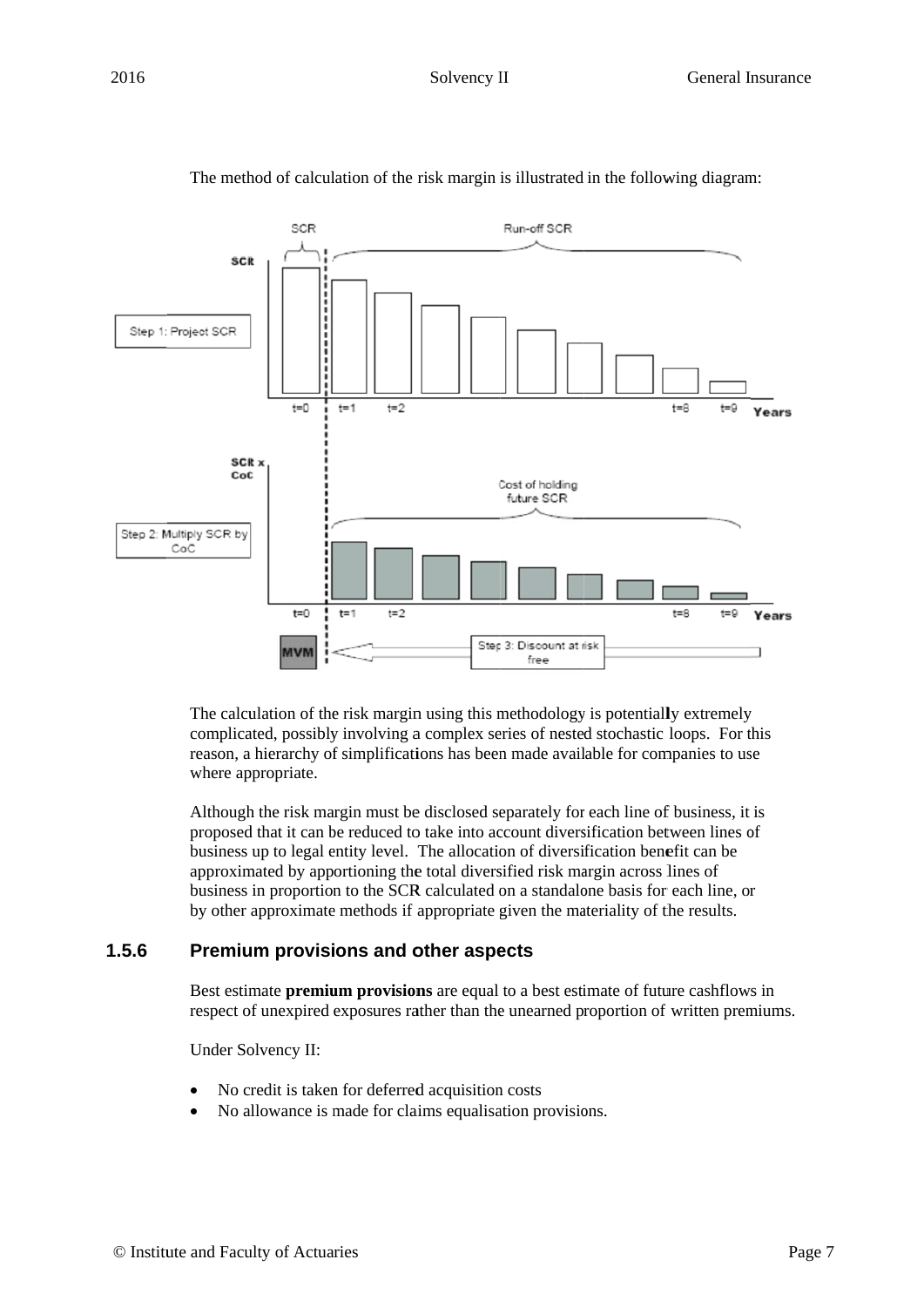### **1.5.7 Contract boundaries**

When determining technical provisions, it is necessary to make an assumption regarding the boundary of an insurance contract. Under Solvency II, the boundary for existing insurance contracts is set at the point at which the company:

- Can unilaterally terminate the contract, refuse to accept a premium, or
- Amend the benefits or premiums in such a way that the premiums fully reflect the risks.

This contract boundary sets the point at which premiums can be recognised on existing contracts. Within the boundary period, both contractual recurring premiums and premiums arising from policyholder options to renew or extend their policies should be taken into account on a best estimate basis.

For example, if a non-life insurance undertaking is one year into a three contract at the balance sheet date, allowance needs to be made for expected premiums and claims, on a best estimate basis, during the remaining two years of the contract. This could potentially have the effect of increasing or reducing technical provisions, depending on whether or not the contract is expected to be profitable.

#### **1.5.8 Legal obligations basis for unincepted contracts**

The calculation of technical provisions also needs to include allowance for legallyobliged unincepted contracts. These are contracts which have not yet incepted, but the corresponding liabilities cannot be waived or reduced by the company as of the valuation date.

The legal obligations basis may be material where business is written, for example, by means of:

- Delegated underwriting authorities such as binders
- Brokers, for example in cases where there are backlogs of aggregated pipeline premiums
- Year-end renewals, for example reinsurers entering into 1 January renewals prior to a 31 December valuation date
- Tacit renewal agreements where the business is automatically renewed unless the policyholder decides to move the cover to another provider.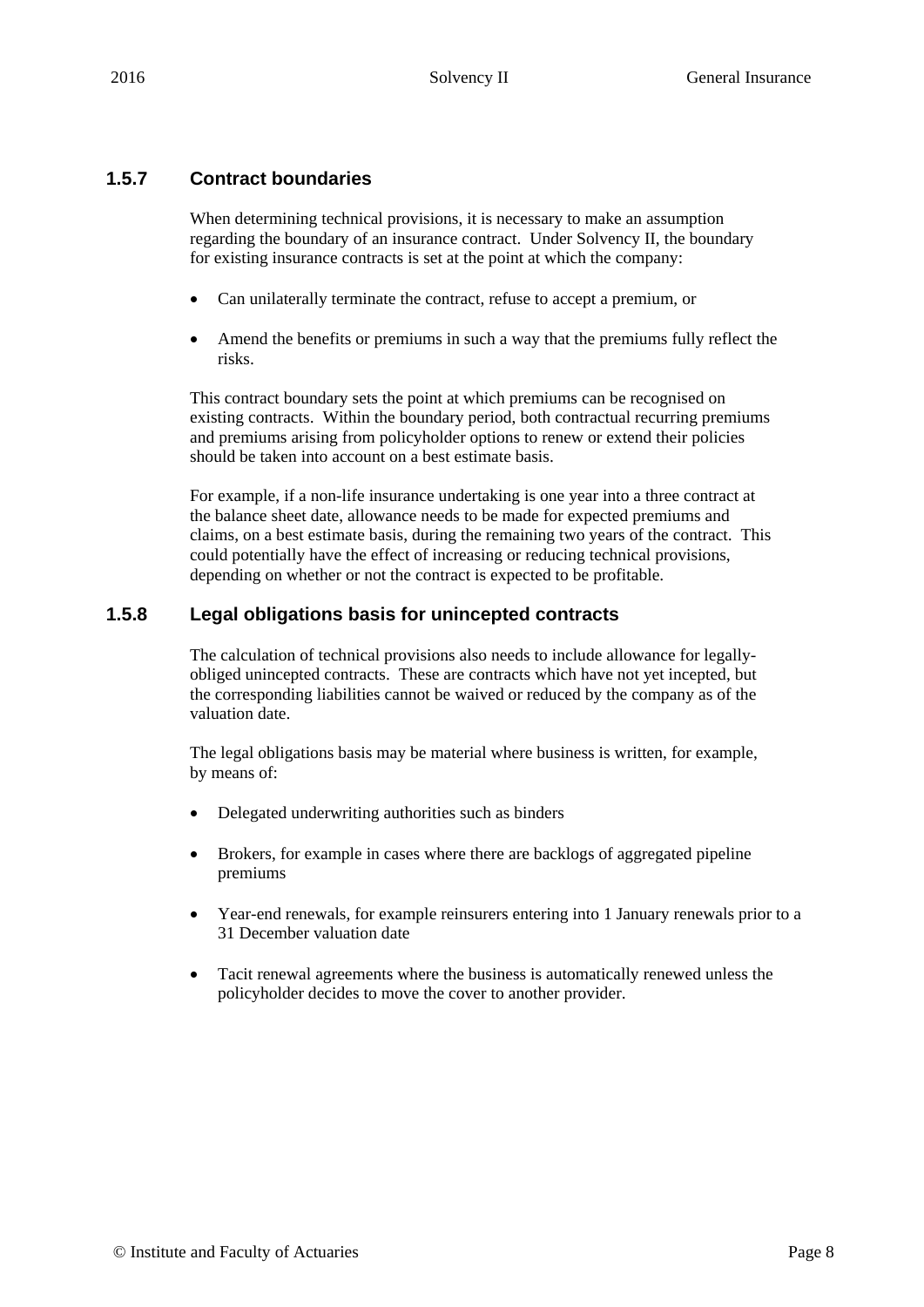# **1.5.9 Capital requirements under Solvency II**

As explained above, in Pillar 1 the solvency system contains two capital requirements defining the upper and lower end of a ladder of supervisory intervention. The Solvency Capital Requirement (SCR) is the level above which there is no supervisory intervention for financial reasons. The Minimum Capital Requirement (MCR) is the level below which the supervisor's strongest actions are taken (e.g. removal of the insurer's authorisation).

# **1.5.10 Minimum Solvency Requirement (MCR)**

The MCR is calculated for each individual line of business by taking the greater of:

- A factor applied to technical provisions (not including the risk margin) for each line of business, net of reinsurance, subject to a minimum of zero
- A factor applied to written premiums in each line of business over the last 12 month period, net of reinsurance, subject to a minimum of zero

The intention is that the MCR is calibrated to the Value-at-Risk of the basic own funds of an insurance or reinsurance undertaking subject to a confidence level of approximately 85% over a one-year time horizon.

The MCR factors, based on the Delegated Acts, are set out in the following table for each line of business.

| Line of business                  | <b>MCR</b> factor<br>$-$ premium risk $(\% )$ | <b>MCR</b> factor<br>$-$ reserve risk $(\% )$ |
|-----------------------------------|-----------------------------------------------|-----------------------------------------------|
| Motor vehicle liability           | 9.4                                           | 8.5                                           |
| Other motor                       | 7.5                                           | 7.5                                           |
| Marine, aviation and transport    | 14.0                                          | 10.3                                          |
| Fire and other damage.            | 7.5                                           | 9.4                                           |
| General liability                 | 13.1                                          | 10.3                                          |
| Credit and suretyship             | 11.3                                          | 17.7                                          |
| Legal expenses                    | 6.6                                           | 11.3                                          |
| Assistance                        | 8.5                                           | 18.6                                          |
| Miscellaneous financial loss      | 12.2                                          | 18.6                                          |
| NPL property                      | 15.9                                          | 18.6                                          |
| NPL casualty                      | 15.9                                          | 18.6                                          |
| NPL marine, aviation and casualty | 15.9                                          | 18.6                                          |

Notes: The above factors apply to direct, facultative reinsurance and proportional reinsurance business, with the exception of the non-proportional reinsurance (NPL) lines of business.

The resulting MCRs are summed across lines of business to obtain the overall MCR.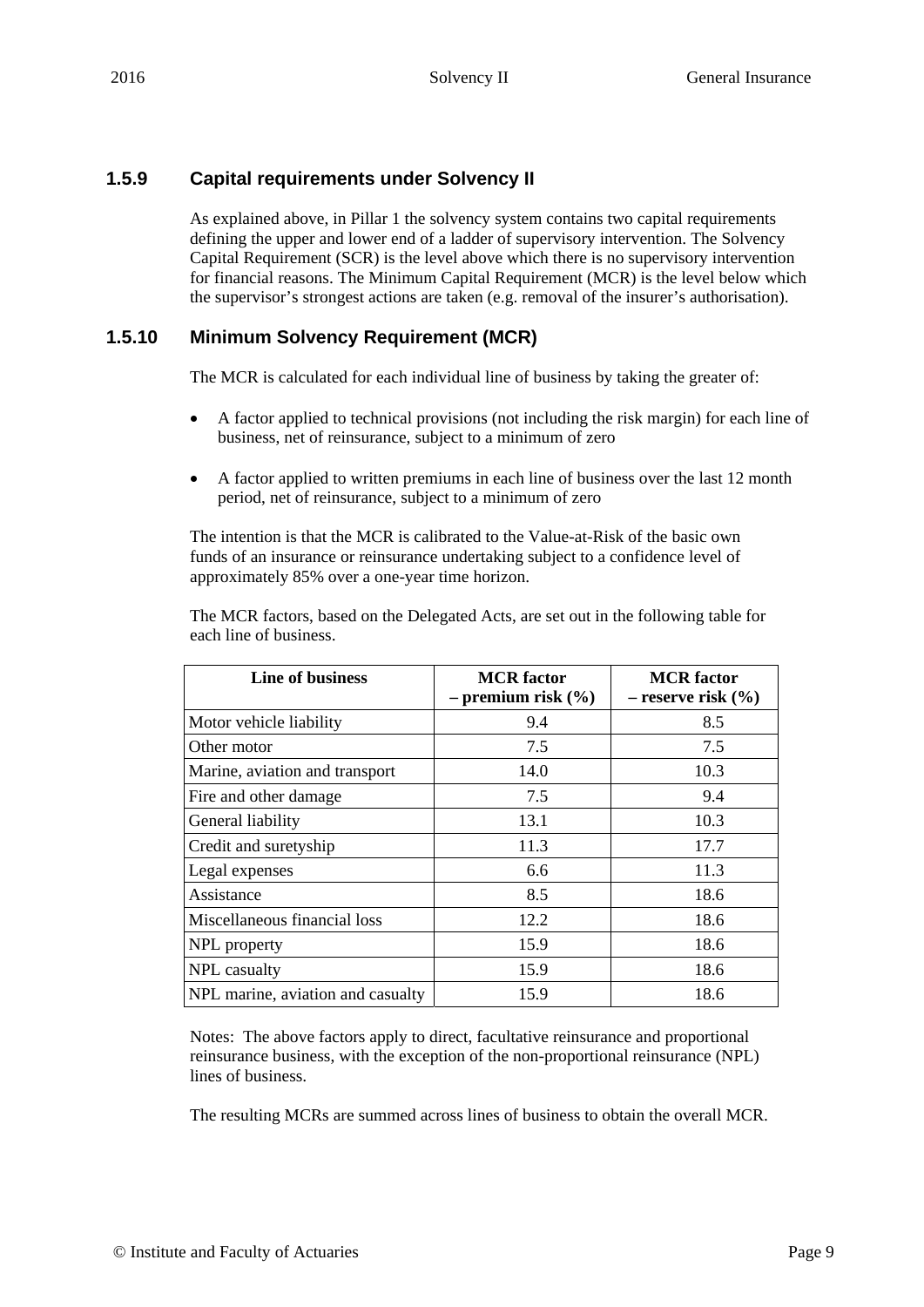The MCR must lie between 25% and 45% of the SCR.

#### **1.5.11 Solvency Capital Requirement (SCR)**

The Solvency Capital Requirement is calculated by combining a number of separate risk charges, allowing for diversification credits by means of correlation matrices or other methodologies.

The SCR is calibrated to the Value-at-Risk of the basic own funds of an insurance or reinsurance undertaking subject to a confidence level of approximately 99.5**%** over a oneyear time horizon.

The SCR for each individual risk is then determined as the difference between the net asset value (for practical purposes this can be taken as assets less best estimate liabilities) in the unstressed balance sheet and the net asset value in the stressed balance sheet. These individual risk capital amounts are then combined across the risks within the module, using a specified correlation matrix and matrix multiplication.

Solvency II provides a range of methods to calculate the SCR which allows undertakings to choose a method that is proportionate to the nature, scale and complexity of the risks of the undertaking.

The SCR may be calculated using:

- A standard formula with simplifications
- A standard formula
- A standard formula with undertaking-specific parameters. If the standard formula is used, non-life underwriting risk factors may, subject to prior supervisory approval, be replaced with undertaking-specific parameters ("USPs") which are calculated using an undertaking's own claims experience
- The combination of the standard formula for some risk factors and a partial internal model for the remaining risk factors
- A full internal model. The use of an insurer's (full or partial) internal model is subject to prior supervisory approval.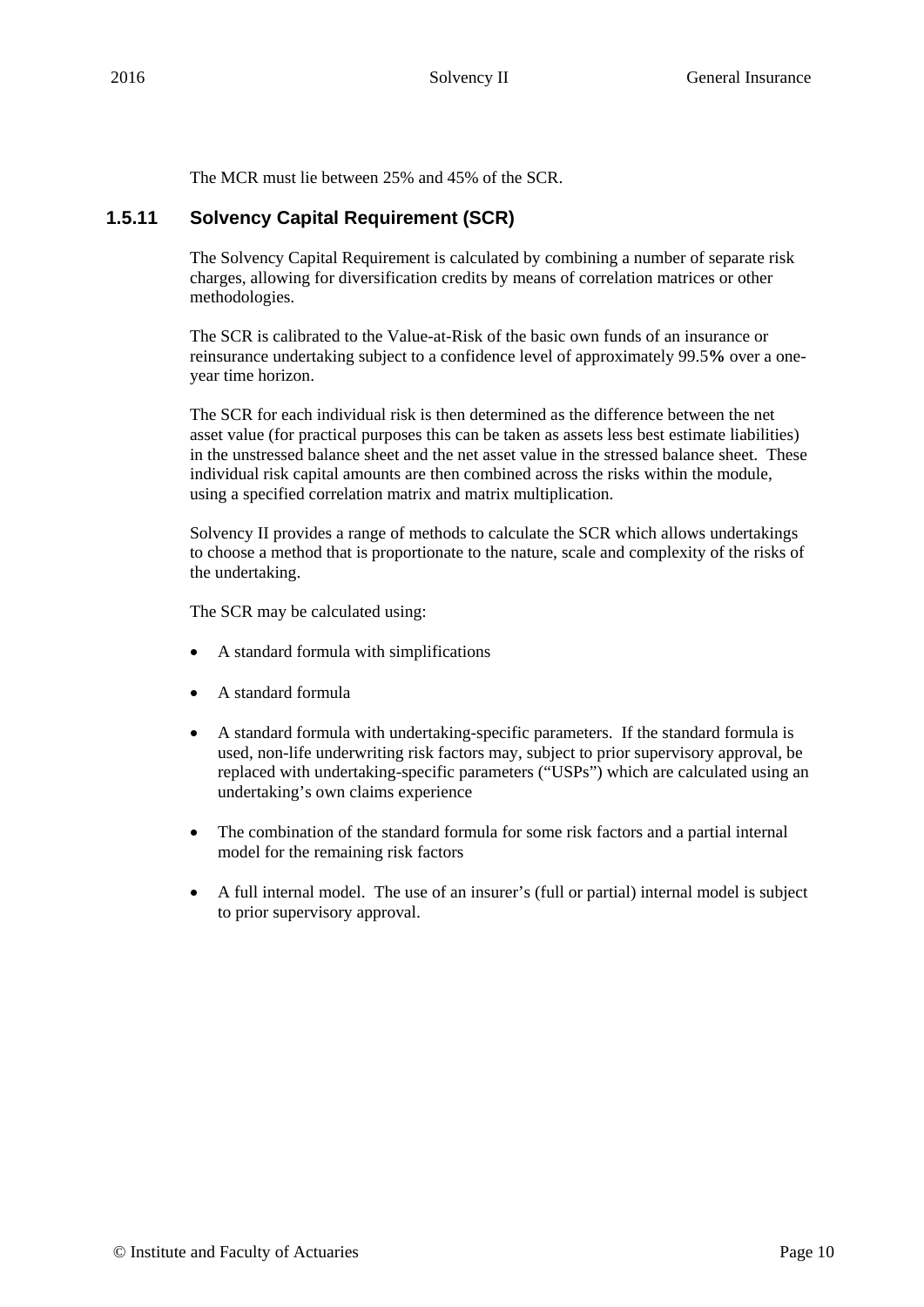# **1.5.11.1 Structure of standard formula risk charges**

The structure of the SCR risk charges in the standard formula is summarised in the following diagram.



# **1.5.11.2 SCR – standard formula**

The SCR, based on the standard formula, comprises the following risk charges:

- Operational risk
- An adjustment, which may include, for example, the loss absorbing capacity of deferred taxes. This could comprise a reduction in any base balance sheet deferred tax liability, as this would no longer be fully payable in a stressed scenario.
- Market risk (comprising interest rate risk, equity risk, property risk, spread risk, currency risk and concentration risk)
- Non-life underwriting risk (comprising premium and reserve risk, catastrophe risk and lapse risk)
- Life underwriting risk (comprising mortality risk, longevity risk, disability/morbidity risk, expenses risk, revision risk, catastrophe risk and lapse risk)
- Health risk (comprising SLT health risk, non-SLT health risk and catastrophe risk)\*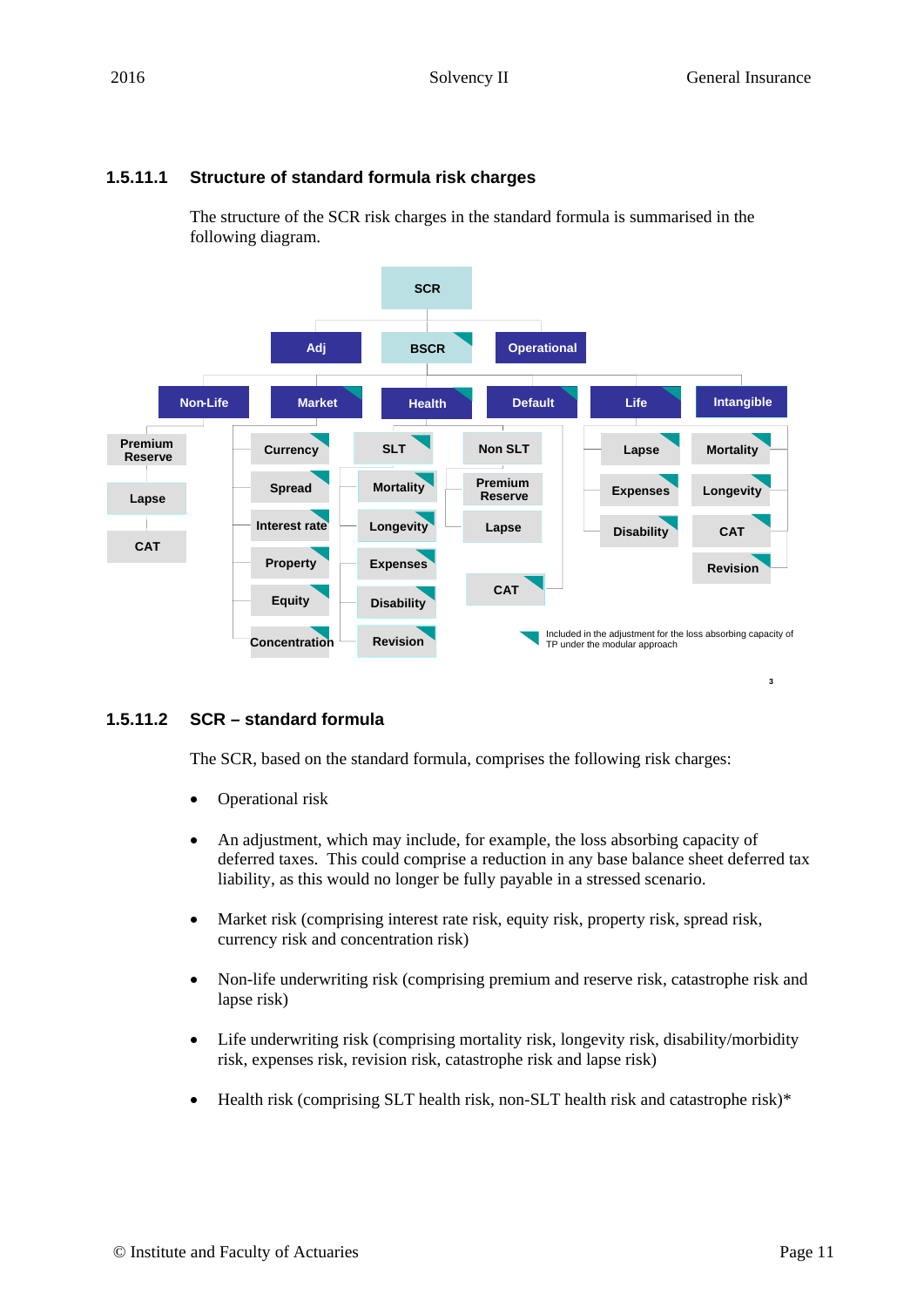- Counterparty default risk
- Intangible asset risk.

The various risk charges are combined together using the following formulae and correlation coefficients:

 $SCR = BSCR + Adj + SCR<sub>op</sub>$ 

[\* Note: SLT stands for "similar to life techniques"]

The basic SCR (BSCR) is calculated using the following formula:

$$
BSCR = \sqrt{\sum_{i,j} \text{Corr}_{i,j} \times \text{SCR}_i \times \text{SCR}_j} + \text{SCR}_{\text{Intangible}}
$$

where the correlation coefficients Corr<sub>*i,j*</sub> are taken from the following coefficient matrix:

|          | <b>Market</b> | <b>Default</b> | Life | <b>Health</b> | <b>Non Life</b> |
|----------|---------------|----------------|------|---------------|-----------------|
| Market   |               |                |      |               |                 |
| Default  | 0.25          |                |      |               |                 |
| Life     | 0.25          | 0.25           |      |               |                 |
| Health   | 0.25          | 0.25           | 0.25 |               |                 |
| Non Life | 0.25          | 0.5            |      |               |                 |

#### **1.5.11.3 Key values of factors in the SCR standard formula**

The following key values of factors in the SCR standard formula are based on the Delegated Acts. Some aspects of the calculation of the SCR using the standard formula are complex, and so the following description is simplified significantly in some respects.

#### **Operational risk**

The operational risk charge is equal to the greater of 3% of gross earned premiums during the previous 12 months and 3% of gross technical provisions, with the result being subjected to a maximum of 30% of the basic SCR. It is assumed that there is no diversification credit between operational risk and other components of risk.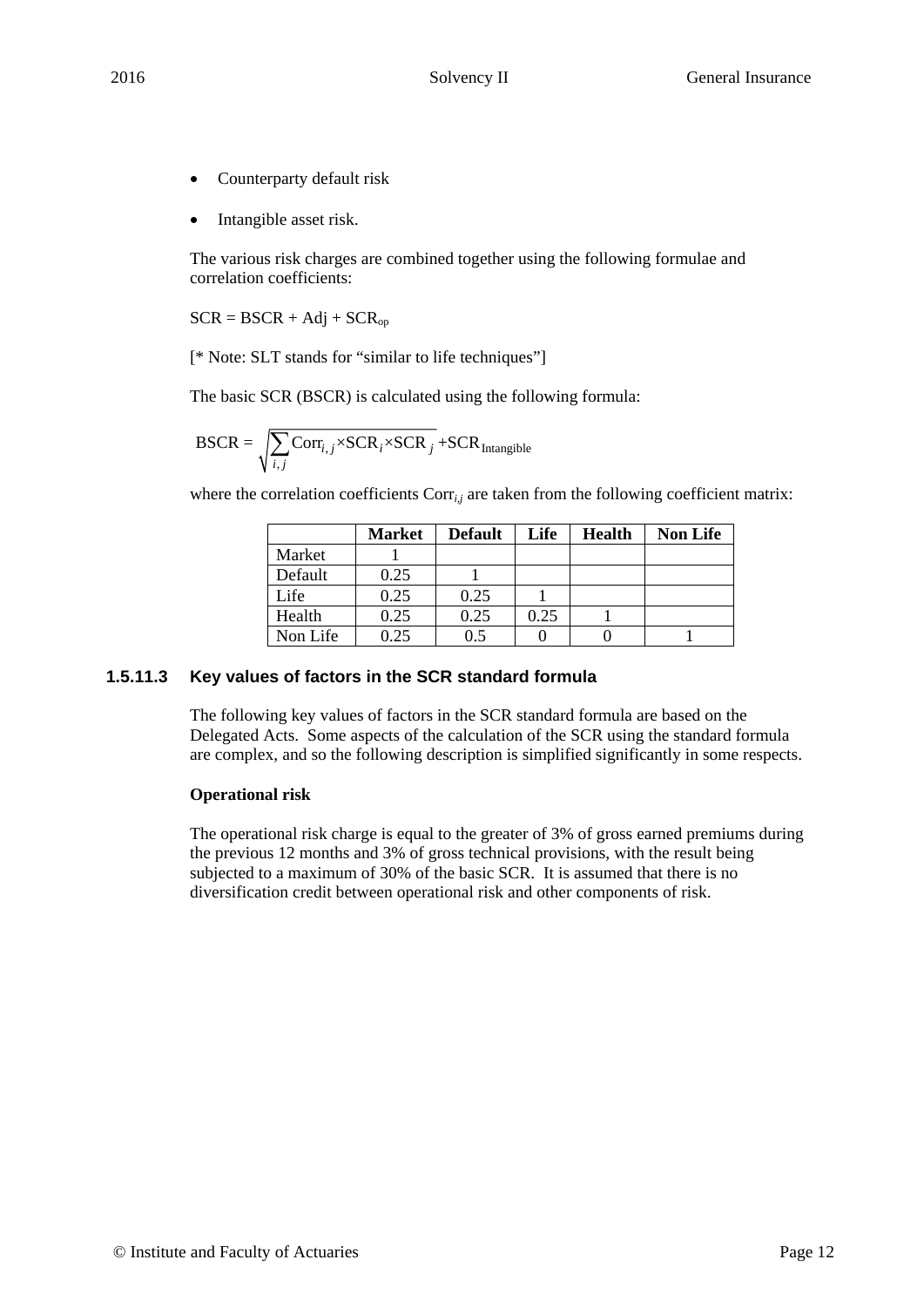#### **Non-life underwriting risk**

The standard deviations used to calculate the premium and reserve risk factors in the standard formula are set out in the following table. The standard formula calculates 99.5% VaR factors from these standard deviations by multiplying the standard deviations by three.

| <b>Line of business</b>           | <b>Standard deviation</b><br>$-$ premium risk $(\% )$ | <b>Standard deviation</b><br>$-$ reserve risk $(\% )$ |
|-----------------------------------|-------------------------------------------------------|-------------------------------------------------------|
| Motor vehicle liability           | 10.0                                                  | 9.0                                                   |
| Other motor                       | 8.0                                                   | 8.0                                                   |
| Marine, aviation and transport    | 15.0                                                  | 11.0                                                  |
| Fire and other damage             | 8.0                                                   | 10.0                                                  |
| General liability                 | 14.0                                                  | 11.0                                                  |
| Credit and suretyship             | 12.0                                                  | 19.0                                                  |
| Legal expenses                    | 7.0                                                   | 12.0                                                  |
| Assistance                        | 9.0                                                   | 20.0                                                  |
| Miscellaneous                     | 13.0                                                  | 20.0                                                  |
| NPL property                      | 17.0                                                  | 20.0                                                  |
| NPL casualty                      | 17.0                                                  | 20.0                                                  |
| NPL marine, aviation and casualty | 17.0                                                  | 20.0                                                  |

Notes: The above factors apply to direct and proportional reinsurance business, with the exception of the lines of business labelled NPL which relate to non-proportional reinsurance business.

The 99.5% VaR factors in respect of premium risk are applied to the maximum of:

- The estimate of net earned premium for each line of business during the forthcoming year
- Net earned premiums for each line of business during the previous year.

The premium risk factors have been derived from claims development data which is gross of reinsurance. For this reason, undertakings are permitted to multiply the premium risk factors for each line of business by the following factors, which are intended to represent the excess-of-loss reinsurance which is in place for each line of business

- 80% for motor vehicle liability, fire and other damage, and general liability business
- 100% for all other lines of business.

The 99.5% VaR factors in respect of reserve risk are applied to the best estimate for claims outstanding for each line of business, after deducting the amount recoverable from reinsurance and special purpose vehicles.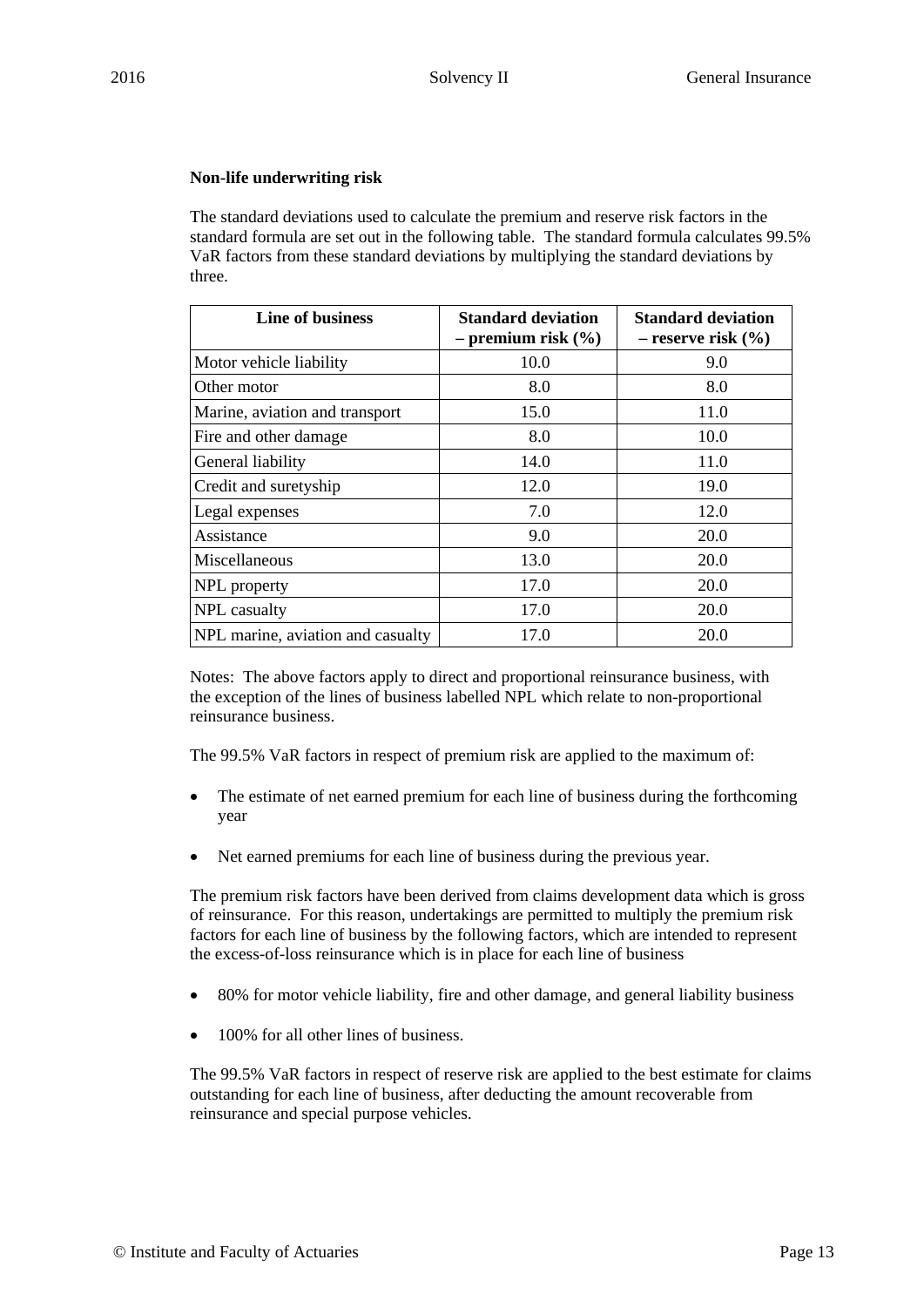There is scope, using a specified formula, for the premium risk and reserve risk factors to be reduced by up to 25% to allow for geographical diversification.

Allowance is also made for:

- A correlation coefficient of 0.5 between premium risk and reserve risk factors
- Diversification by line of business.

#### **Non-life catastrophe risk**

The non-life catastrophe risk charge is determined using a complex series of formulae, and comprises:

- A natural catastrophe risk sub-module, sub-divided between windstorm, earthquake, flood, hail and subsidence risk
- A sub-module for catastrophe risk of non-proportional property reinsurance
- A man-made catastrophe risk sub-module, sub-divided between motor vehicle liability, fire, marine, aviation, liability and credit & suretyship
- A sub-module for other non-life catastrophe risk.

#### **Market risk**

The equity risk charge is equal to 39% of the market value of equities for Type 1 equities (equities listed in regulated markets in countries which are members of the EEA or the OECD or shares of alternative investment funds authorised as European Long-term Investment Fund) and 49% for Type 2 equities. A symmetrical adjustment (which will vary from time to time within defined parameters) has been introduced to avoid procyclical effects – in other words, in general terms the equity stress will be smaller following a decline in equity markets and will be higher following a period of strong performance of equity markets. For example, in the EIOPA Technical Specification for the Preparatory Phase dated 30 April 2014, this resulted in an adjustment of +7.5%, increasing the Global equity and Other Equity stresses from 39% and 49% to 46.5% and 56.5% respectively.

The equity risk charge reduces to 22% of the market value for equity investments in related undertakings where these investments are of a strategic nature.

The interest rate risk charge is determined by stressing the yield curve by specified percentages, varying by the term to maturity. This will affect both the value of certain classes of assets (for example fixed coupon bonds) and the value of liabilities (which are discounted to allow for the time value of money).

The property risk charge is equal to 25% of the market value of properties.

The currency risk charge is calculated by assuming a 25% change in currency exchange rates in respect of net currency exposures.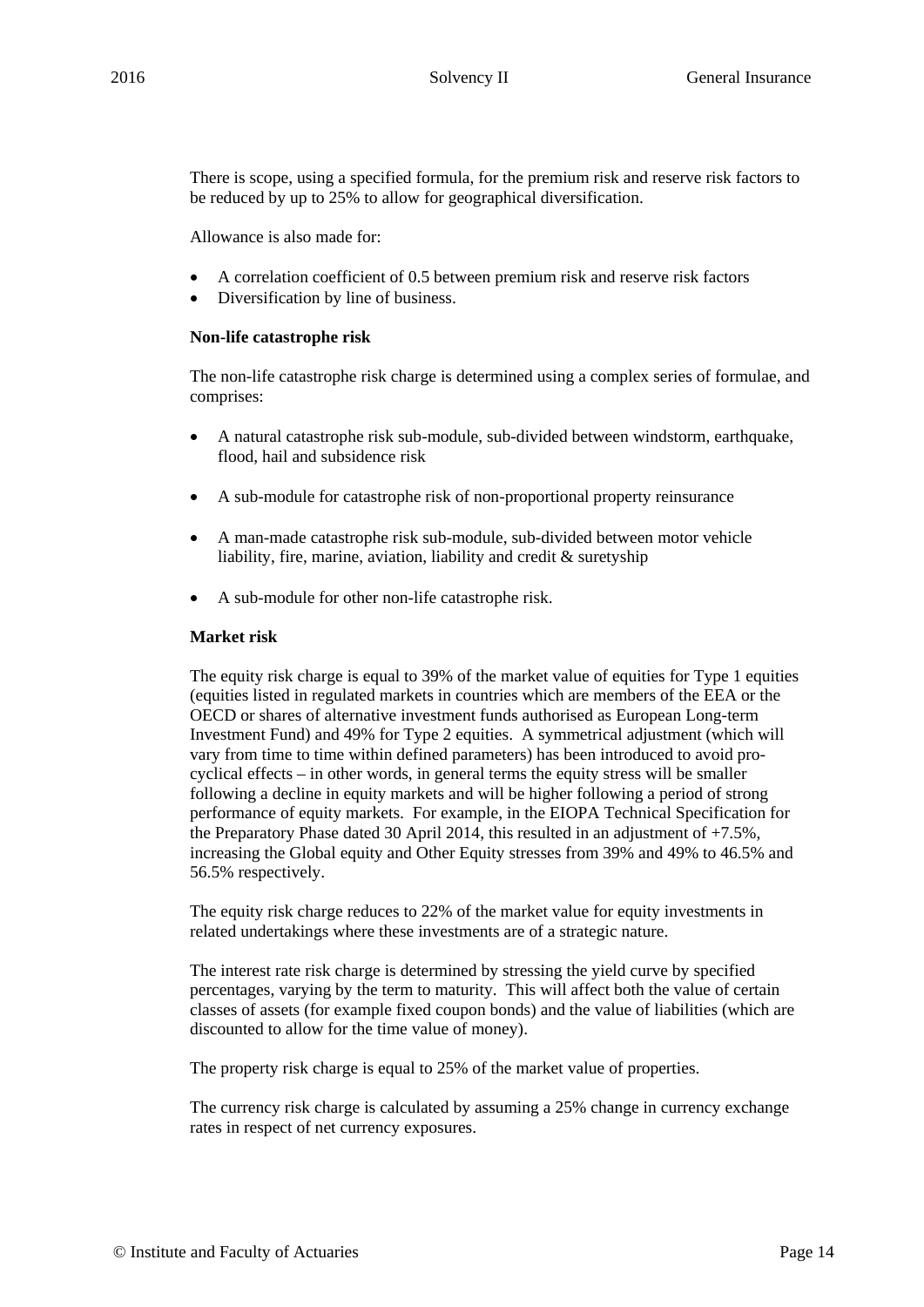The spread risk charge is determined through the use of a formula. For corporate bonds, the loss on the assets is given by a function of the duration of the assets and the credit rating of the underlying bonds, with lower requirements for public sector and mortgagecovered bonds.

The concentration risk charge applies to holdings in excess of a specified threshold, and is based on exposure, rating and total assets held.

#### **Counterparty default risk**

The calculation of the counterparty default risk charge differentiates between:

- Type 1 exposures which consist of a small number of counterparties which are usually rated (for example reinsurers or derivative counterparties). The risk charges for type 1 exposures are based on a loss distribution derived from loss given defaults and default probabilities
- Type 2 exposures where there is likely to be a diversified mix of counterparties which are not rated. The risk charges for type 2 exposures are based on an immediate shock, assuming losses of 90% of receivables which have been due for more than three months and 15% on other receivables.

# **1.6 Internal model approval**

If the SCR is calculated using a (full or partial) internal model, the company must obtain prior supervisory approval.

The use of an internal model might be appropriate if the risk profile of the business differs materially from that underlying the standard formula, and/or if the company already uses such a model for risk management or other decision-making purposes (e.g. pricing, investment strategy). The supervisor can require an insurance company to develop an internal model if it considers that the standard formula is not appropriate to the risk profile of the company.

Under some circumstances, the use of an internal model can potentially lead to less onerous overall capital requirements than if the standard formula was used.

However, the internal model must still generate an SCR based on the stated requirements, including coverage of the risk types as noted above and providing at least the equivalent protection to a 99.5% confidence level over a one year time horizon.

To obtain supervisory approval, the internal model must pass the following tests, which are discussed in more detail below:

- Use test
- Statistical quality standards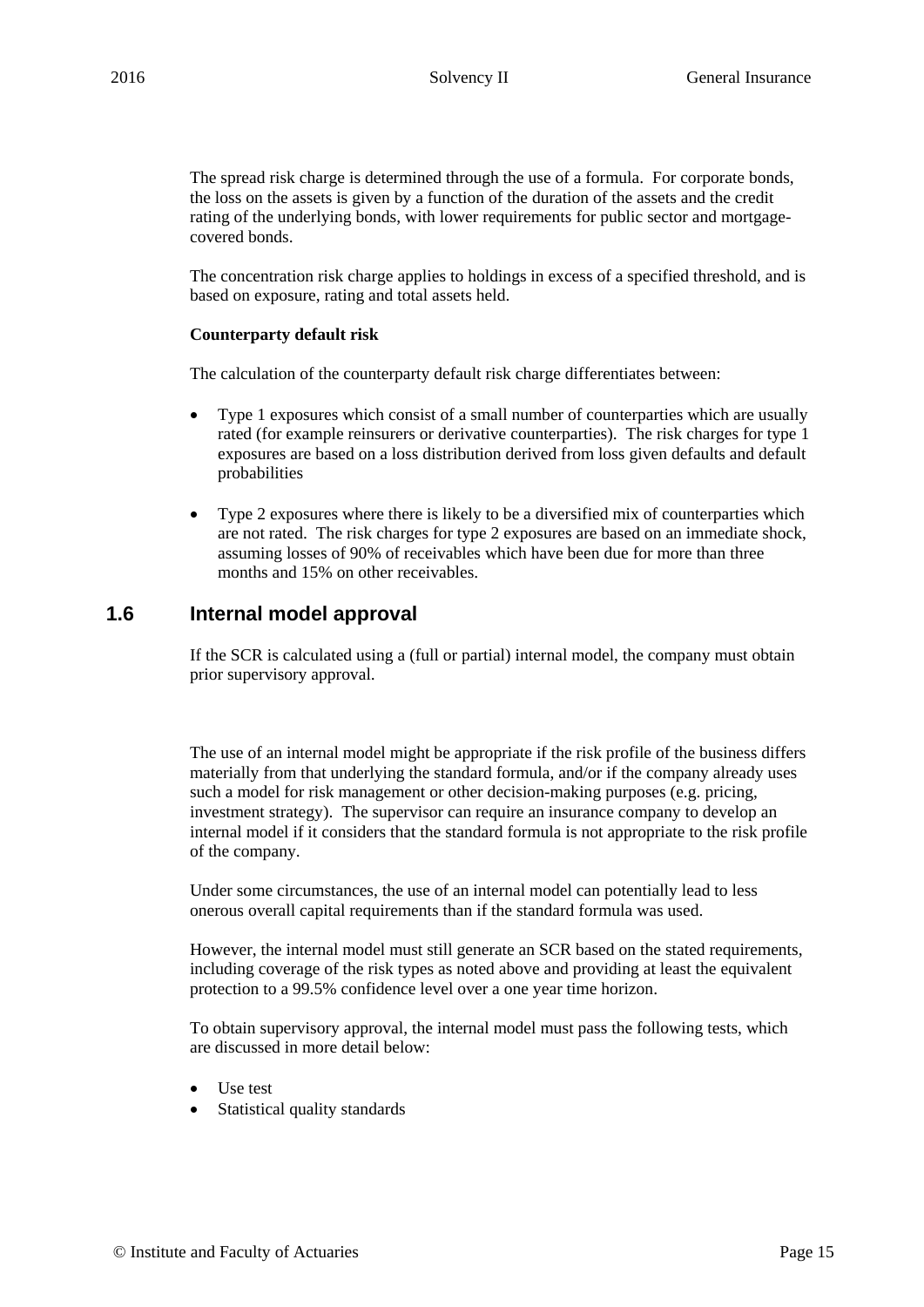- Calibration standards
- Profit and loss attribution
- Validation standards
- Documentation standards

#### **1.6.1 Use test**

Insurance and reinsurance undertakings need to demonstrate that their internal model is widely used throughout all relevant areas of the business and that it plays a significant role in the internal governance, risk management and decision-making processes, as well as the economic and solvency capital assessments and capital allocation processes.

# **1.6.2 Statistical quality standards**

The internal model needs to comply with a variety of specified criteria, including the following:

- The methods used to calculate the probability distribution forecast are based on adequate, applicable and relevant actuarial and statistical techniques
- The methods used to calculate the probability distribution forecast are based upon current and credible information and realistic assumptions
- Data used for the internal model is accurate, complete and appropriate
- Insurance and reinsurance undertakings may take account in their internal model of dependencies within and across risk categories, provided that the system used for measuring these diversification effects is adequate.

# **1.6.3 Calibration standards**

Insurance and reinsurance undertakings need to demonstrate that the output from the internal model calculates the SCR in a manner which provides policyholders with a level of protection equivalent to a Value-at-Risk of the basic own funds subject to a confidence level of 99.5% over a one year time horizon

#### **1.6.4 Profit and loss attribution**

Insurance and reinsurance undertakings are required to review, at least annually, the causes and sources of profits and losses for each major business unit. This includes a requirement to demonstrate how the categorisation of risk chosen in the internal model will be used to explain the causes and source of actual profits and losses.

# **1.6.5 Validation standards**

Insurance and reinsurance undertakings are required to have a regular cycle of model validation which includes monitoring the performance of the internal model, reviewing the ongoing appropriateness of its specification, and testing its results against experience.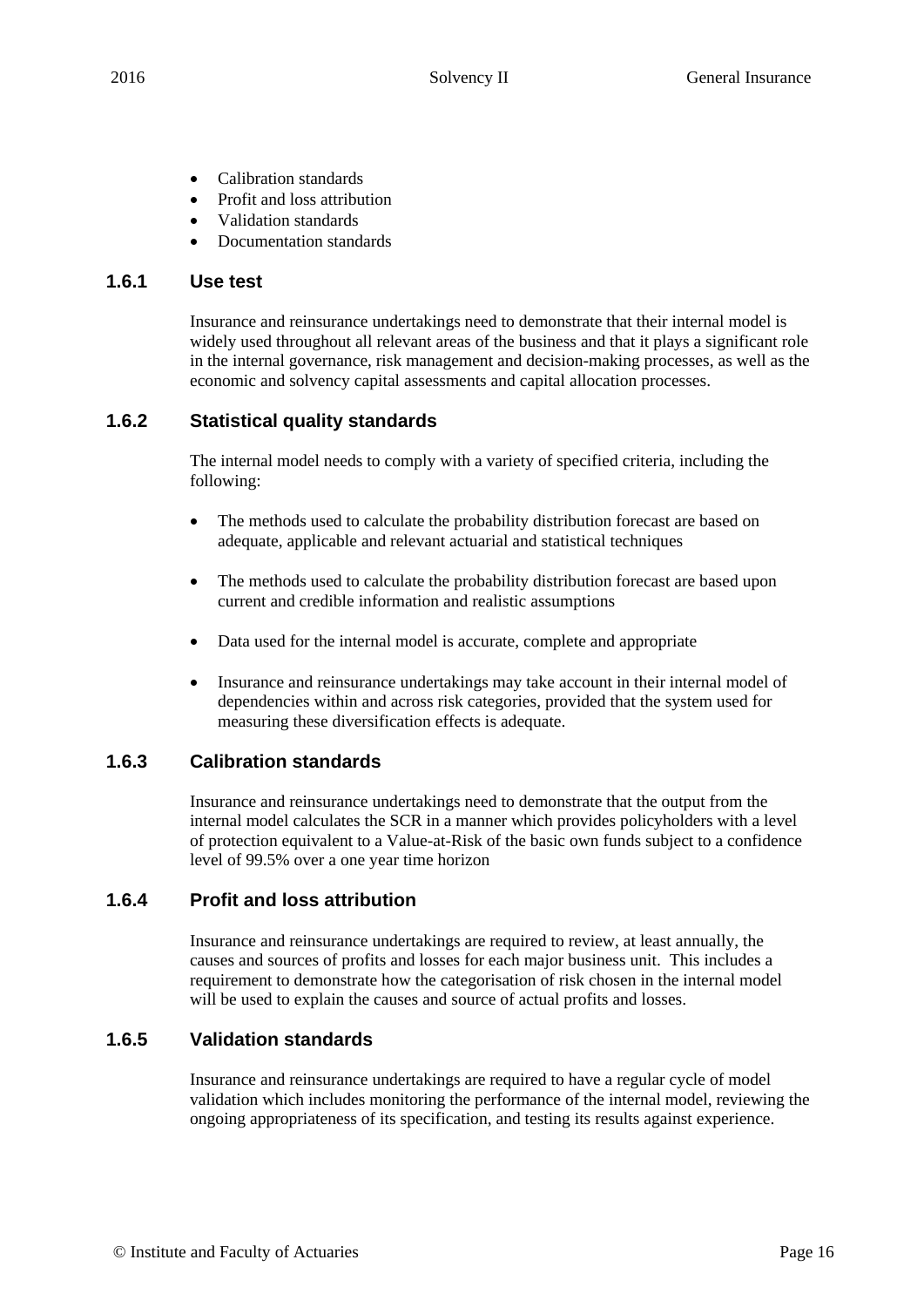### **1.6.6 Documentation standards**

Insurance and reinsurance undertakings are required to document the design and operational details of their internal model to demonstrate compliance with the above requirements.

#### **1.6.7 Practical considerations**

The "use test" is seen as one of the most challenging aspects of gaining internal model approval. As well as embedding the model throughout the company and developing an effective risk culture, companies will need to be able to evidence that this is the case.

The quality of data and assumptions can also be an issue. A key challenge is that historic data available to calibrate extreme events is limited. In practice, it is likely that some industry consensus will emerge over some of the "core" stresses, e.g.  $99.5<sup>th</sup>$  percentile equity fall based on a benchmark index. It will be important for companies to adapt such standards to allow for their own specific features, e.g. the extent to which their actual equity holdings are more or less volatile than those underlying that benchmark. Similarly, setting correlation factors that apply under extreme conditions is challenging.

An internal model can be structured in any way that the company chooses, provided the above tests are met. It does not necessarily have to follow the structure of the standard formula, and can for example be based on stochastic simulations rather than stress tests plus correlation matrices. Calibration of such stochastic models will also require care and expertise.

A tight deadline has been imposed of just six months from the supervisory authority receiving an application for internal model approval to communication of the decision. This is likely to prove challenging for the resources of regulatory bodies. Many regulators (e.g. the PRA) have therefore chosen to set up a more informal approach (called "pre-application"), encouraging companies to engage with them early on in their model development and refinement processes.

Insurers will need to keep under regular review whether future major model changes are needed for those who have their internal models approved by the PRA (will apply to syndicates also). This will be similar to the main internal model approval process.

However minor model changes may be different. If changes are made and they are below a threshold (say impact SCR less than 10%) then the model does not need to go for a major model change and hence go through an approval process

# **1.7 Data quality**

The Delegated Acts contain data quality requirements in the context of the calculation of technical provisions.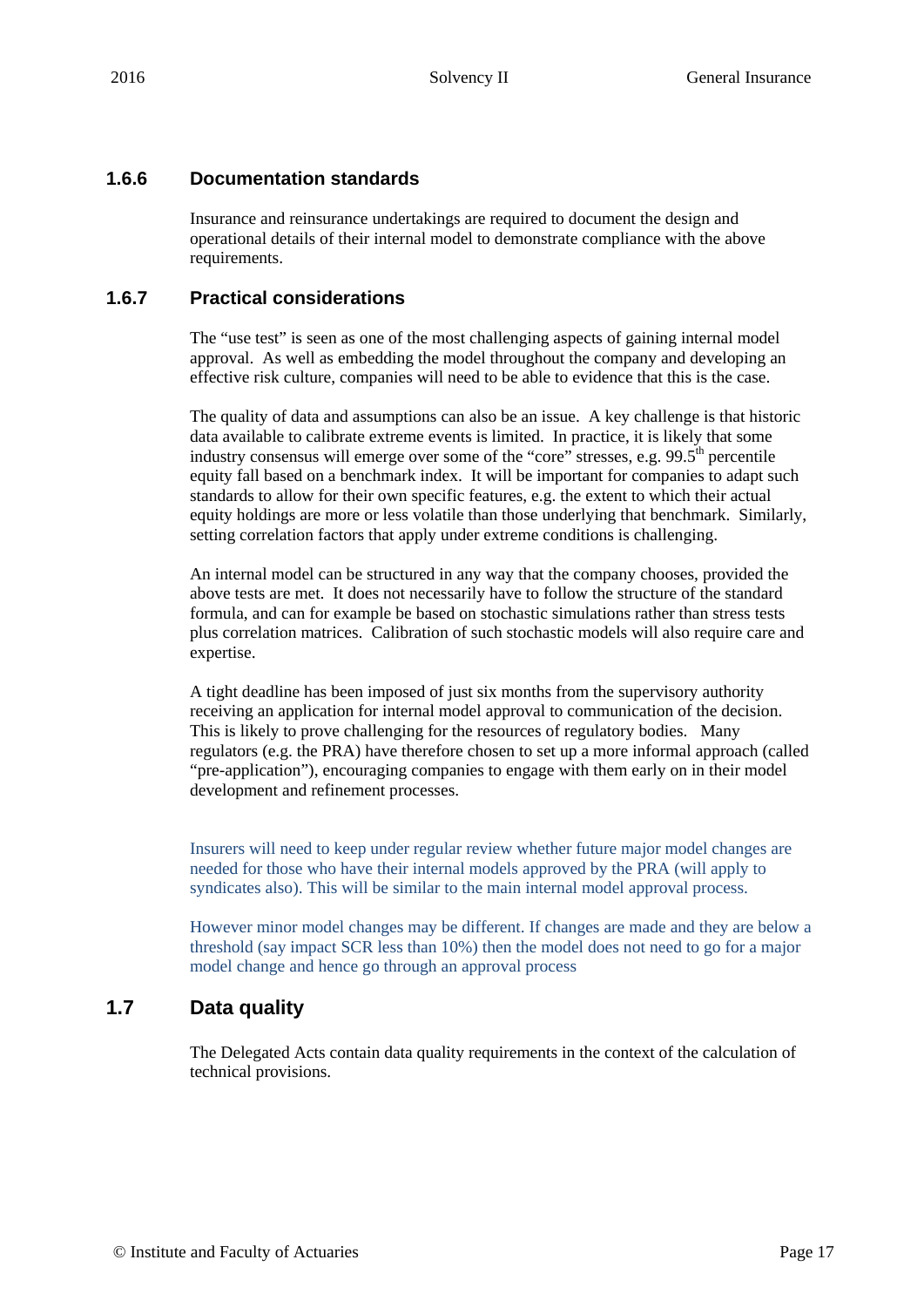Data quality is deemed crucial because:

- The more complete and correct the data is, the more consistent and accurate final estimates will be.
- The application of a wider range of methodologies for calculating the best estimate is made possible, improving the chances of application of adequate and robust methods for each case.
- Validation of methods is more reliable and leads to more credible conclusions, once a reasonable level of quality of data is achieved.
- Effective comparisons over time and in relation to market data are possible, which leads, for instance, to a better knowledge of the businesses in which the undertaking operates and its performance.

It is also noted that the issue of data quality is relevant to other areas of the solvency assessment, such as the SCR using either the standard formula or internal models. A consistent approach to data quality issues needs to be taken across Pillar 1, without disregarding the different objectives.

# **1.8 Corporate governance**

Pillar 2 sets out requirements for the roles and responsibilities of key functions within the business, with the Board having overall responsibility for ongoing compliance with Solvency II.

The organisational structure must have clear segregation of responsibilities, the minimum levels of which are defined within the Pillar 2 framework.

Companies need to have in place an effective system of governance which provides for sound and prudent management of the business. They should have written policies in respect of each of the following functions and ensure that these policies are implemented:

- Risk management
- Internal control
- Internal audit
- Actuarial

Companies also need to have written policies on outsourcing where such a process is applied.

#### **1.8.1 Risk management function**

Article 44 of the Framework Solvency II Directive (Directive 2009/138/EC) states that insurance and reinsurance undertakings shall have in place an effective risk-management system comprising strategies, processes and reporting procedures necessary to identify,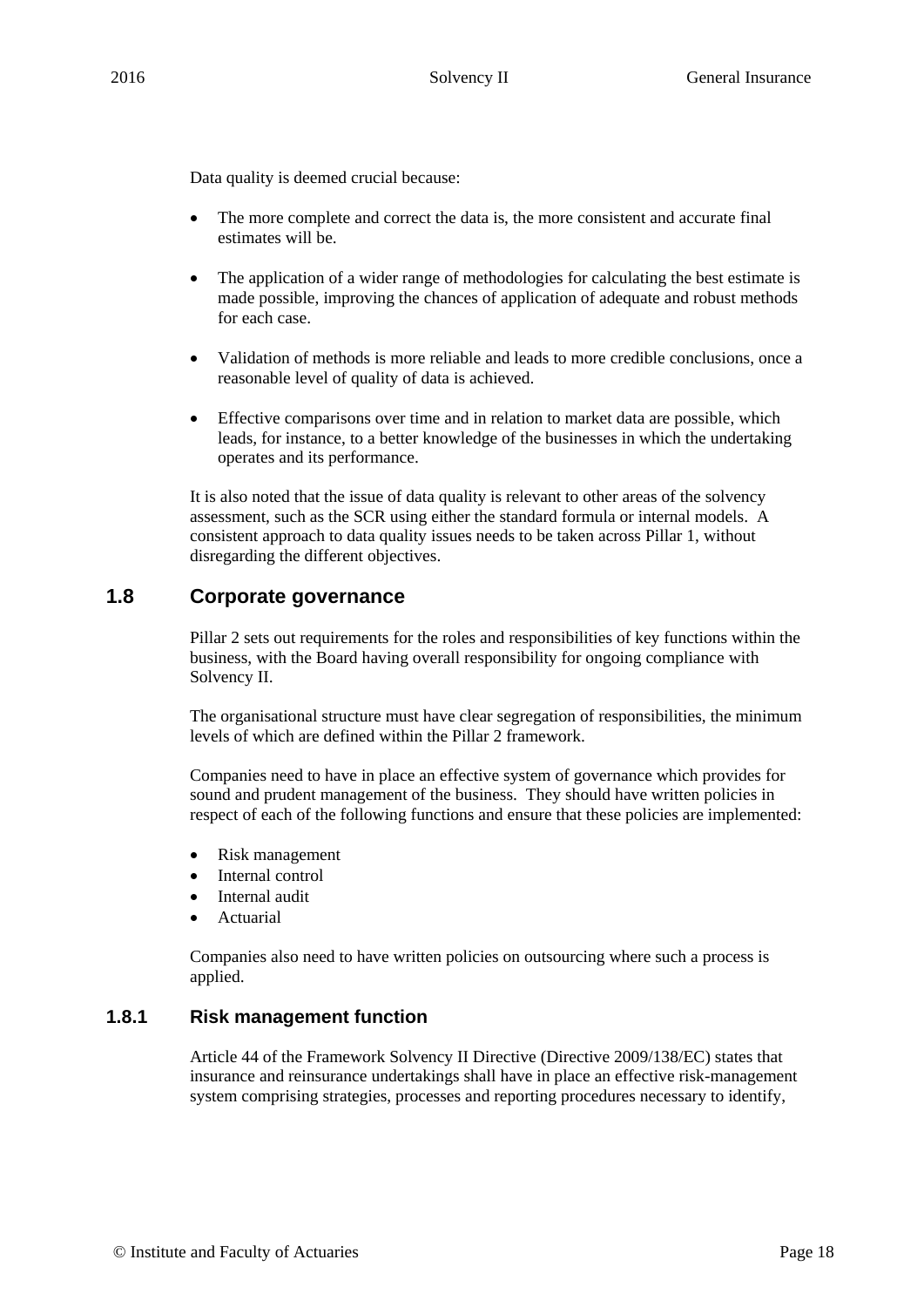measure, monitor, manage and report, on a continuous basis the risks to which they are or could be exposed and their interdependencies.

The risk-management system needs to cover at least the following areas:

- Underwriting and reserving
- Asset liability management
- Investments
- Liquidity and concentration risk
- Operational risk
- Reinsurance and other risk mitigation techniques.

#### **1.8.2 Internal control**

The scope of the internal control system includes:

- Administrative and accounting procedures
- An internal control framework
- Appropriate reporting arrangements at all levels of the undertaking
- A compliance function.

### **1.8.3 Internal audit**

The internal audit function is responsible for evaluating the adequacy and effectiveness of the internal control system and other elements of the system of governance.

The internal audit function must be objective and independent from the operational functions.

#### **1.8.4 Actuarial function**

Article 48 of the Framework Solvency II Directive (Directive 2009/138/EC) states that insurance and reinsurance undertakings shall provide for an effective actuarial function to:

- Coordinate the calculation of technical provisions.
- Ensure the appropriateness of the methodologies and underlying models used as well as the assumptions made in the calculation of technical provisions.
- Assess the sufficiency and quality of the data used in the calculation of technical provisions.
- Compare best estimates against experience.
- Inform the administrative, management or supervisory body of the reliability and adequacy of the calculation of technical provisions.
- Oversee the calculation of technical provisions in the cases set out in Article 82.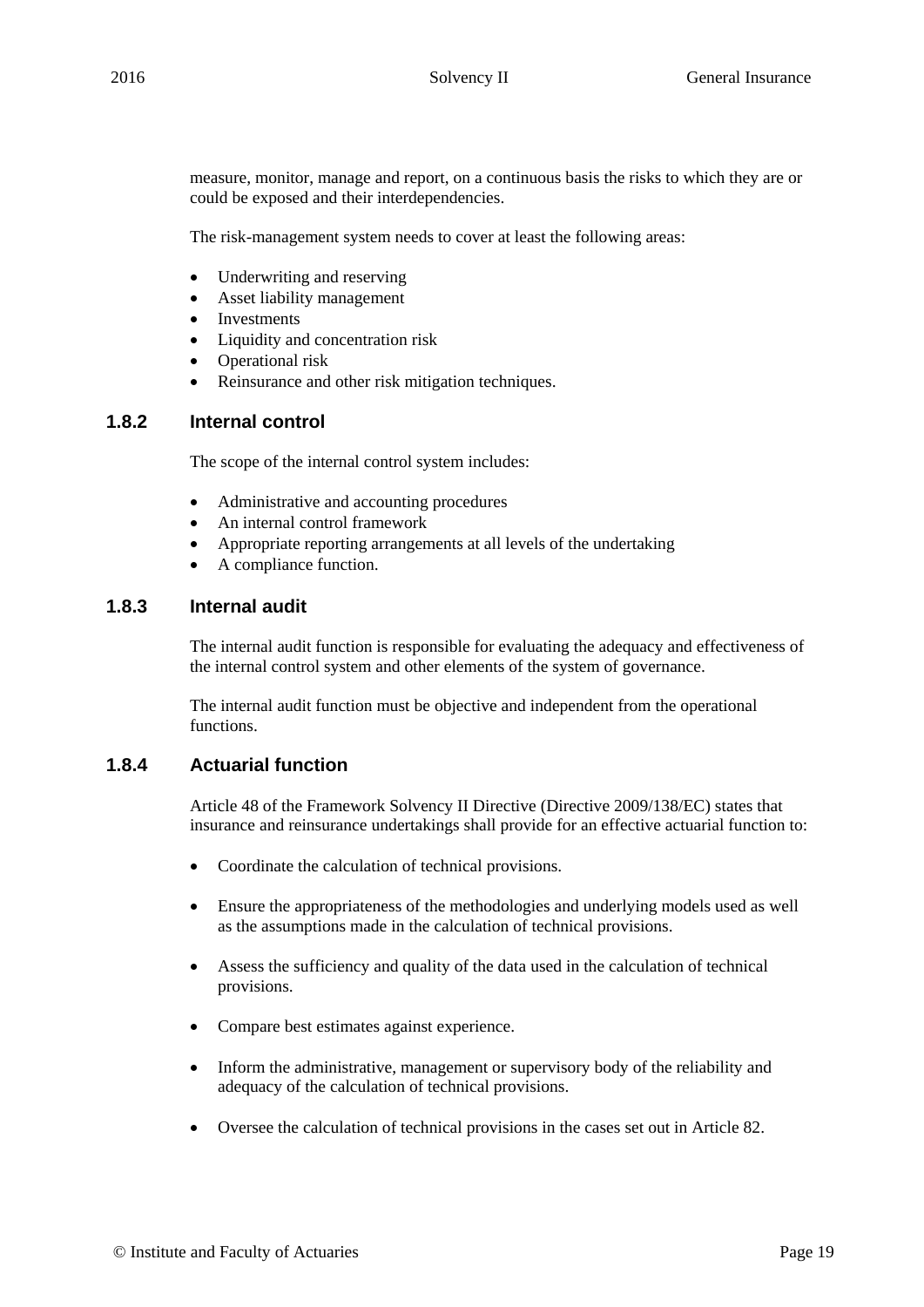- Express an opinion on the overall underwriting policy.
- Express an opinion on the adequacy of reinsurance arrangements.
- Contribute to the effective implementation of the risk-management system referred to in Article 44, in particular with respect to the risk modelling underlying the calculation of the capital requirements set out in Chapter VI, Sections 4 and 5, and to the Own Risk and Solvency Assessment (ORSA) assessment referred to in Article 45.

It is also stated that "the actuarial function shall be carried out by persons who have knowledge of actuarial and financial mathematics, commensurate with the nature, scale and complexity of the risks inherent in the business of the insurance or reinsurance undertaking, and who are able to demonstrate their relevant experience with applicable professional and other standards".

The PRA have indicated that, while they consider that actuaries are well-placed to fulfil the requirements of the actuarial function, they will not insist on the actuarial function being undertaken by an actuary.

#### **1.8.5 Own Risk and Solvency Assessment (ORSA)**

In addition to calculating the MCR and SCR under Pillar 1, each insurance company will be required to carry out an Own Risk and Solvency Assessment (ORSA). The ORSA is defined by EIOPA as: "The entirety of the processes and procedures employed to identify, assess, monitor, manage and report the short and long term risks an insurance undertaking faces or may face and to determine the own funds necessary to ensure that the undertaking's overall solvency needs are met at all times."

It requires each insurance company to identify *all* the risks to which it is subject and the related risk management processes and controls. This will include some of the more qualitative risks that have not necessarily been assessed under Pillar 1, such as reputational risk.

The company must also quantify its ability to continue to meet the MCR and SCR over the business planning horizon (usually three to five years), allowing for new business. This does not have to be at a prescribed confidence level, but at a level that the company feels is appropriate, for example relating to its own stated risk appetite and/or to achieving a target credit rating.

Insurance companies will have to produce evidence to the supervisor showing that the ORSA is used by senior management and that the impact on the ORSA is considered in strategic decisions.

The ORSA should include at least the following components:

 The assessment of overall solvency needs (considering specific risk profile, approved risk tolerance limits and business strategy).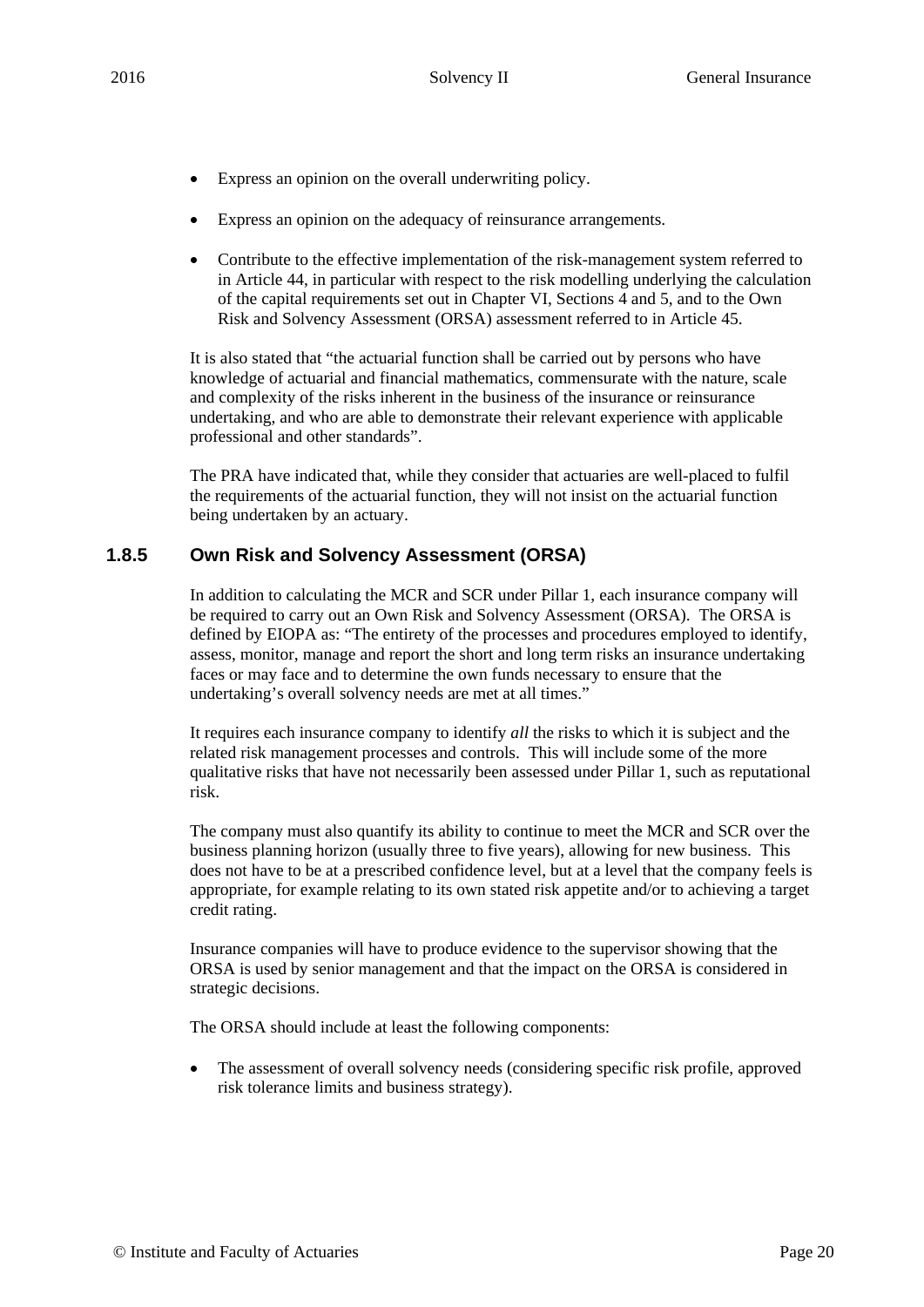- Compliance, on a continuous basis, with capital requirements and requirements regarding technical provisions.
- Consideration of the extent to which risk profile deviates from assumptions underlying SCR calculated using the standard formula or partial/full internal model.

Companies should have an ORSA policy in place.

The ORSA should be an integral part of business strategy and considered in ongoing strategic decisions.

The ORSA should be performed regularly (at least annually) and without delay following any significant change in risk profile

There is a requirement to inform the supervisor of the results of each ORSA.

The ORSA process and outcome should be documented and independently assessed.

Companies should be able to explain and justify the following aspects of the ORSA:

- Methodology and assumptions
- Results and sensitivity of results to assumptions
- Appropriateness of methodology used
- Sources of data and systems and controls around the data
- Approach for dealing with parameter uncertainty and fluctuations

The documentation of the ORSA should at a minimum include:

- Description of areas included
- Description of process of conducting the ORSA and the responsibilities of key personnel involved
- Stress tests used and their results
- The amount of overall solvency needs and financial condition of the undertaking, including sign off by the administrative or management body
- Strategies for raising additional own funds where necessary
- A description of the independent assessment and results of the last assessment
- The frequency and contents of internal reporting.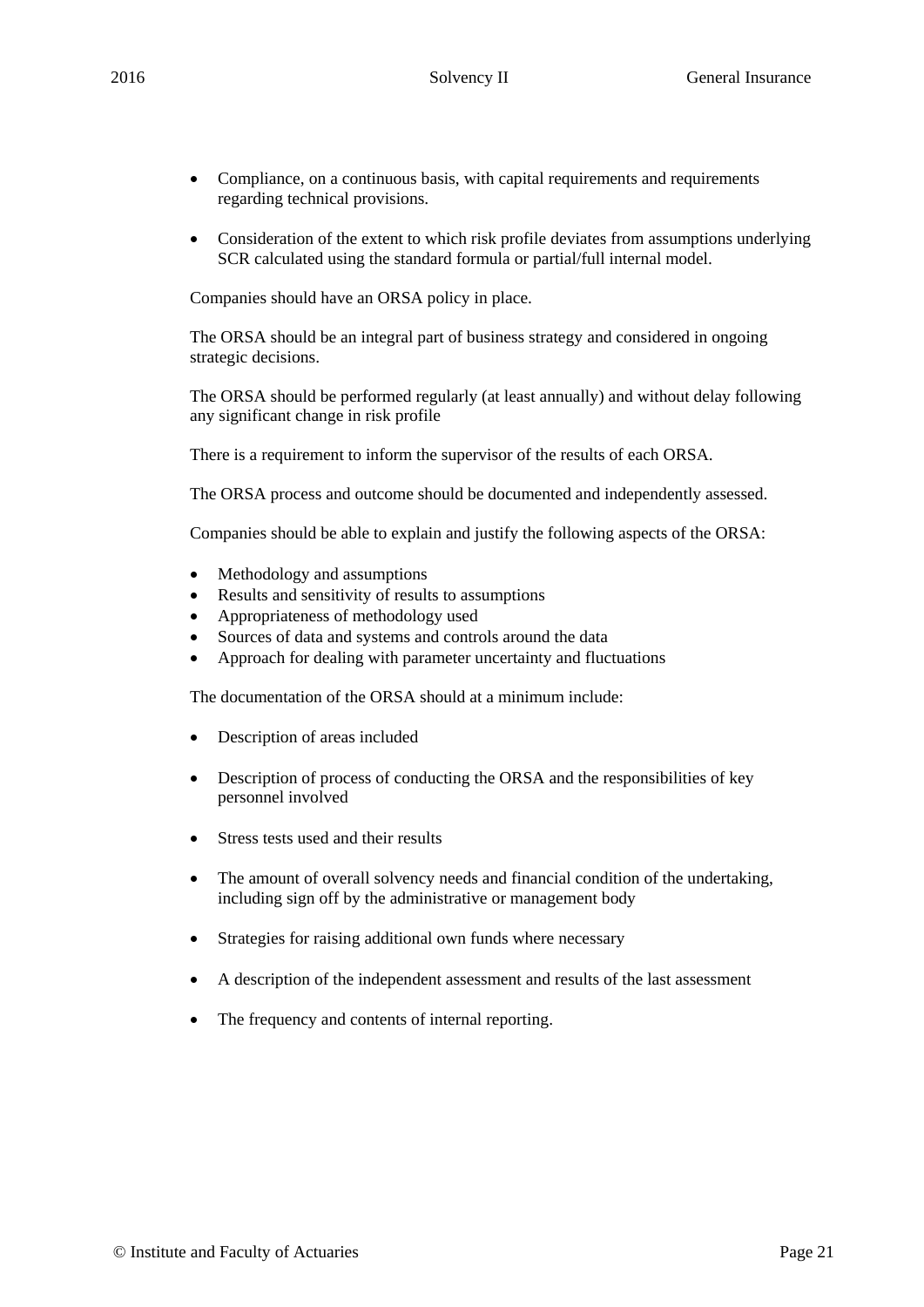# **1.9 Reporting under Solvency II**

The disclosure requirements are intended to increase transparency and so are more extensive than the current Solvency I reporting regime. The aim of public disclosures is to harness market discipline by requiring firms to publish certain details of their risks, capital and risk management.

The results of the solvency calculation and details of the ORSA and risk management processes will need to be disclosed in a Regular Supervisory Report (RSR) which can be quarterly or annual.

Except for certain items which can be demonstrated to be of a confidential nature, these will also be disclosed in a public Solvency and Financial Condition Report (SFCR), produced annually.

Each of these documents should include at least sufficient information to assess:

- The system of governance applied by the undertakings
- The business they are pursuing
- The valuation principles applied for solvency purposes
- The risks faced
- The risk management systems
- Capital structure, needs and management

It is currently anticipated that the SFCR and RSR will contain at least the following principal sections:

- Summary
- Business and Performance
- System of governance
- Risk profile
- Valuation for solvency purposes
- Capital management
- Additional voluntary information

EIOPA has also published detailed quantitative reporting templates (QRTs) for reporting on an annual and quarterly basis of quantitative financial information under Solvency II.

# **1.10 Application of Solvency II to insurance groups**

The intention is that Solvency II will enable insurance groups to be supervised more efficiently through a "group supervisor" in the home country, co-operating with other relevant national supervisors. This ensures that group-wide risks are not overlooked and should enable groups to operate more effectively, whilst continuing to provide policyholder protection.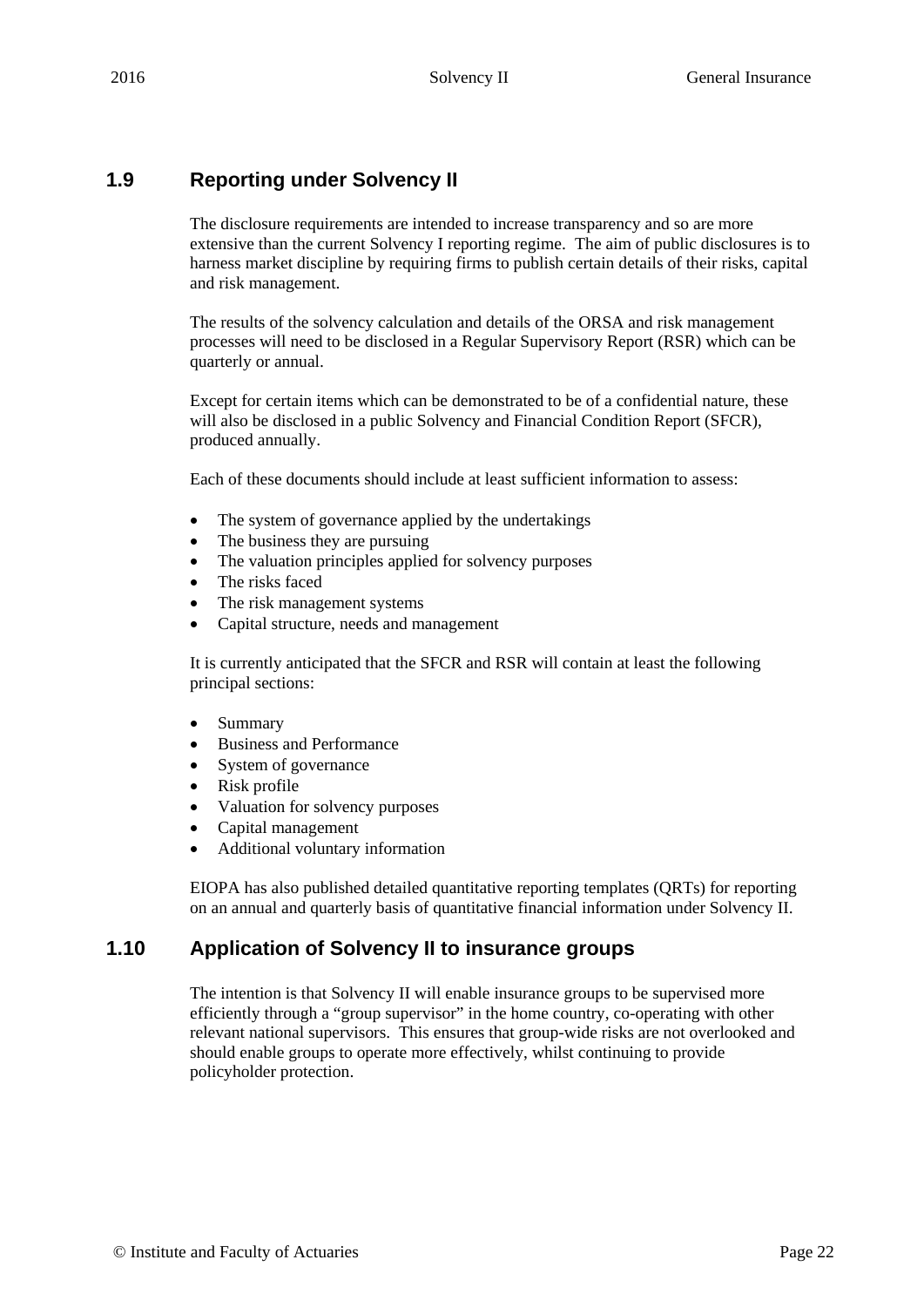Each insurance group must cover its overall group SCR (which will allow for diversification benefits across the group, and is subject to a minimum of the sum of the MCRs of each subsidiary) and each insurance subsidiary needs to cover its own SCR.

Group supervision would normally be carried out at the top level company within the European Economic Area (EEA). Additional rules apply to subsidiaries and parents located in a "third country", i.e. non-EEA. These broadly impose Solvency II requirements or, in the case of a non-EEA parent, the establishment of an EU holding company.

If the third country regulatory regime is considered to be broadly compliant with Solvency II, then it is said to have third country equivalence and the group can be regulated as if located in the EEA, replacing Solvency II rules with those of the third country regulatory regime where appropriate.

Transitional arrangements are available to those non-EEA countries interested in pursuing the third country equivalence route – Switzerland, Australia, Bermuda, Brazil, Canada, Mexico and the USA have already been accepted on this basis.

### **1.11 Impact on business culture and strategy**

It is important to obtain buy-in to Solvency II across the business, from Board level down. This is the case for all insurance companies and not just those opting to use an internal model – although as noted above, being able to demonstrate full integration of Solvency II into the business is a key part of the internal model approval process.

Solvency II is not just a reporting framework, but a risk management framework with implications for capital allocation, risk mitigation activities and performance management.

The Solvency II regime may also have an impact on the optimal product mix for the company, and on product design.

It is also likely to impact the optimal asset mix for the company, since some asset classes may become relatively more or less attractive as a result of their lower or higher capital requirements.

The availability, or otherwise, of risk diversification benefits may also affect corporate structures and generate merger and acquisition activity.

Management information is also likely to change to align the Solvency II metrics with the business and strategic decision-making process.

External disclosures will change, and in general are likely to increase, so the impact on the market also needs to be considered.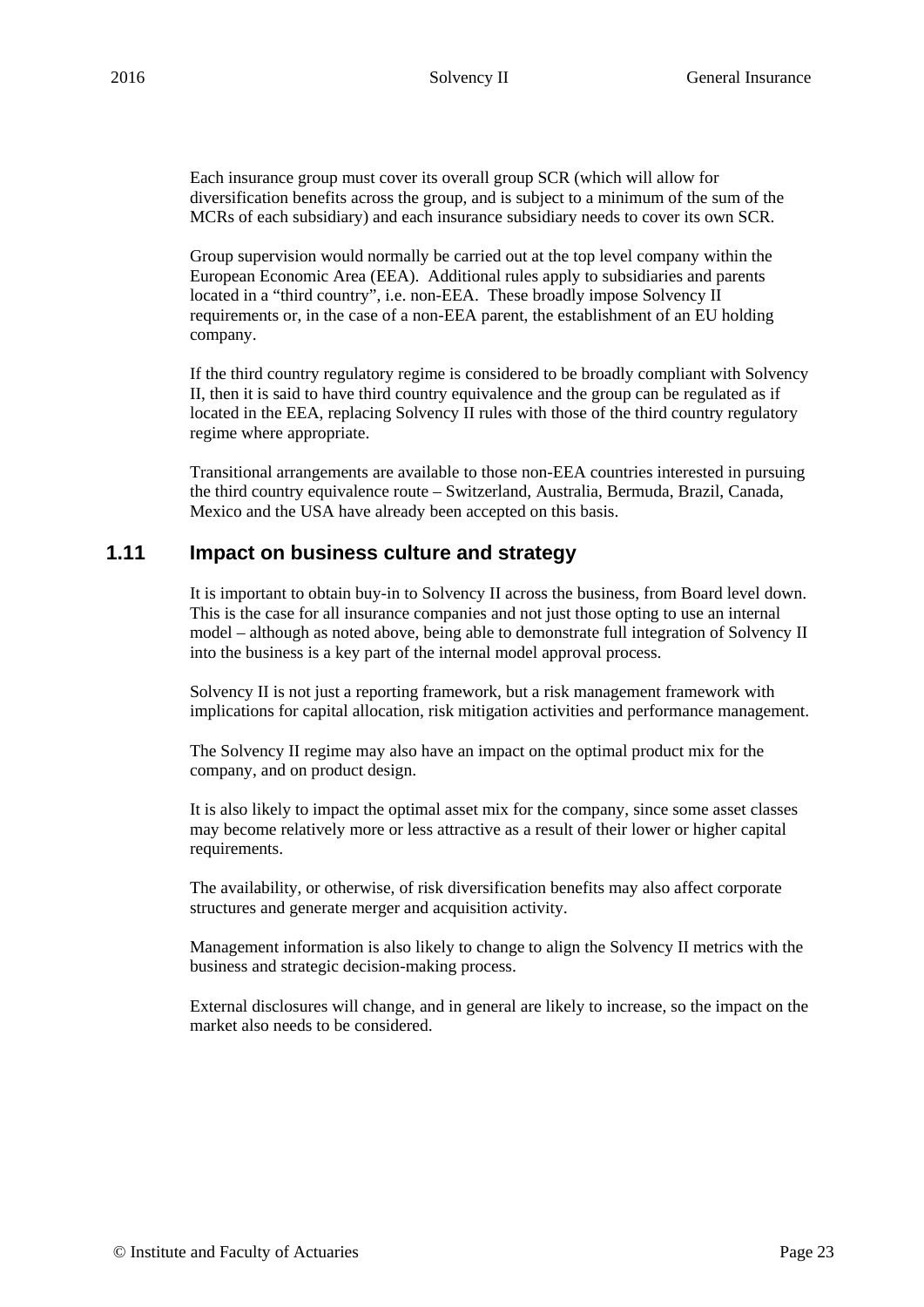# **1.12 Solvency II and approved roles**

The following is the position as regards the Chief Actuary role and his/her approval as at 30 April 2016:

- All UK insurers must appoint a Chief Actuary, responsible for the actuarial function role under Solvency II.
- This position can be filled by an internal employee or by a consultant.
- The IFoA has decreed that any member undertaking this task, must first obtain a practising certificate (with appropriate qualification criteria).
- The PRA will follow the strict EIOPA guidelines such that person taking responsibility needs relevant experience and competence but does not necessarily need to be a fellow of a recognised actuarial association.

# **2 Lloyd's — capital and solvency**

# **2.1 Introduction**

We have seen that managing agents carry out the technical insurance operations acting as agents on behalf of members. For each year (separately) members undertake to accept risks and take the profits or losses arising. A one-year group of members is called a syndicate.

Lloyd's maintains central assets for solvency, mutual capital that can at the discretion of the Council of Lloyd's, be used to pay members' losses if the members are unable to (if their FAL is exhausted). Central Assets for Solvency are mainly composed of the New Central Fund and also include other central assets and subordinated debt.

Since members are taking risks, they need to hold capital. In this section, we explain how this capital is held and how Lloyd's centrally assesses how much capital each member must have.

# **2.2 Funds at Lloyd's**

Each member must provide an amount of capital specified by Lloyd's. The capital is held by Lloyd's in trust, and Lloyd's has absolute authority to use it to pay claims or other liabilities arising from the member's activities at Lloyd's. The capital fund of a member is called Funds at Lloyd's (FAL).

FAL may be lodged in two main ways: either through physical assets or through a Letter of Credit (LoC). The assets must meet Lloyd's admissibility criteria, which since 2007 have been equivalent to the asset admissibility criteria applied by the PRA to UK insurance companies.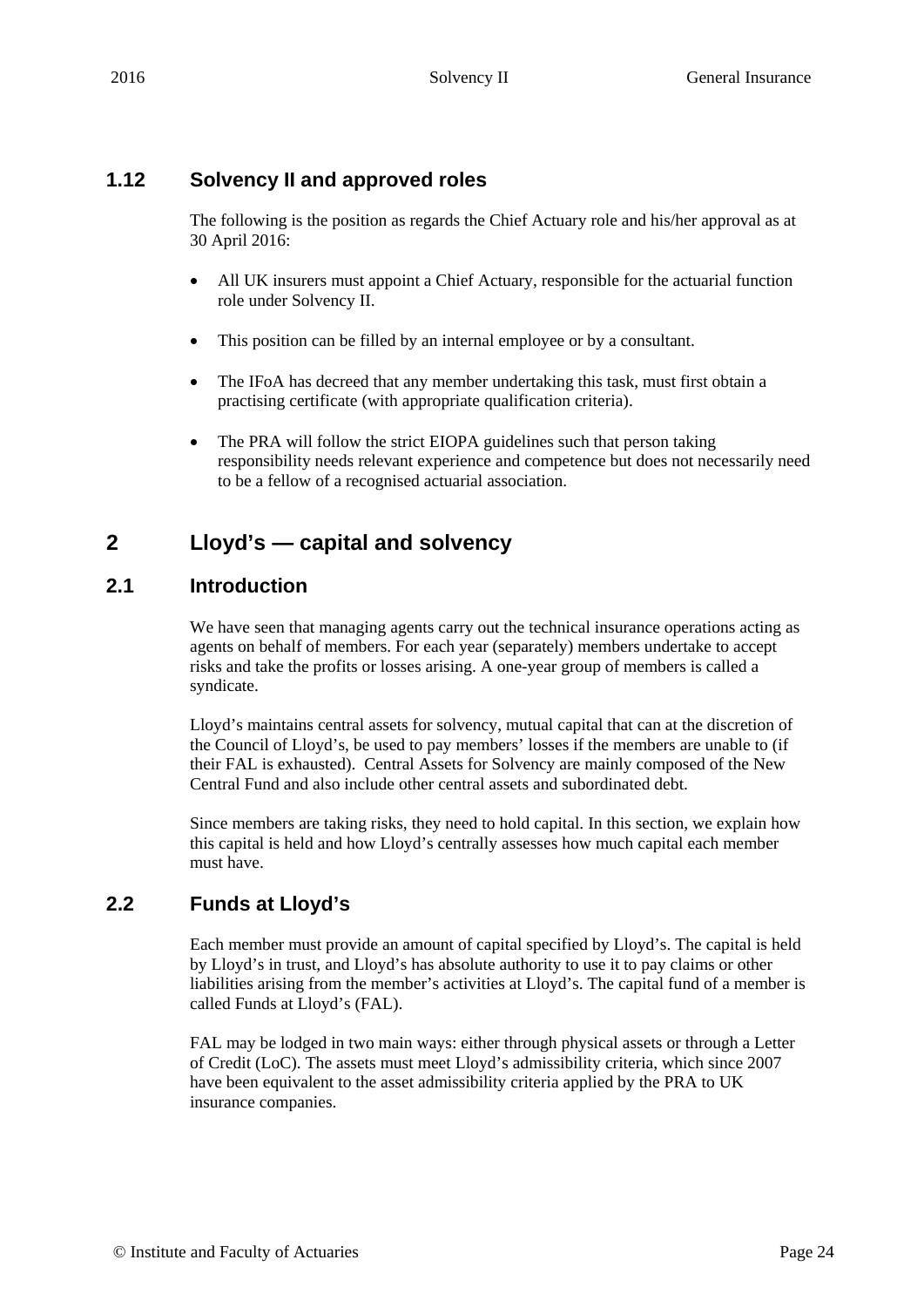LoCs are guarantees by banks to provide funds when called upon to do so by Lloyd's. Where FAL is provided by means of a LoC, Lloyd's centrally has the unconstrained power to call upon the guarantee (drawdown the LoC) whenever it wishes to, although in practice it would only do so to meet liabilities or to maintain capital. LoCs for FAL must meet certain criteria:

- Appropriate level of rating of the bank.
- Be available throughout a specified period, usually three years, known as "evergreen".

If an LoC is not replaced annually, Lloyd's would expect the member to lodge other assets in FAL. If this did not happen, Lloyd's would be able to call upon the LoC to obtain cash to use as FAL.

Members are often able to obtain LoCs at low cost by collateralising them with other assets. By using LoCs to provide FAL, members can exploit the "double use of assets", whereby they may be able to obtain normal investment returns on assets while using them as collateral to obtain a good rate on an LoC and earn a second return at Lloyd's. In principle, the banks should charge a rate for the LoC that allows for any investment risk to which the collateral assets are subject. However, the arrangement provides members with great flexibility, and Lloyd's centrally is fully protected by the terms of the LoC.

FAL are only needed for open years of account, and are held at member, not year of account, level. That is, a member holds a single "pot" of FAL to cover the risks of all of his/her open years.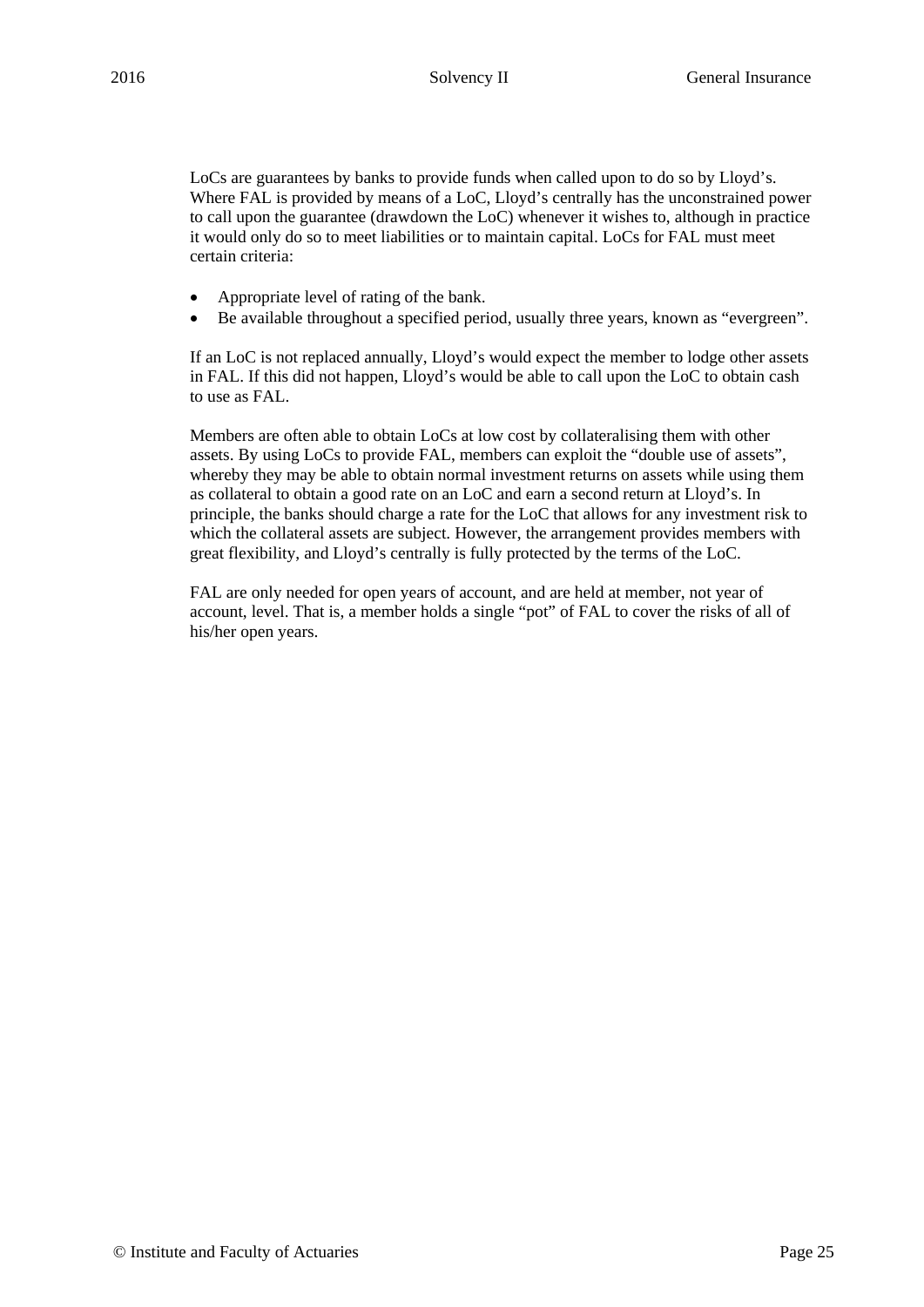### **2.3 Solvency**

Members are subject to two kinds of solvency tests. They must at all times meet the PRA solvency test, and they must be "in line" from Lloyd's perspective (satisfy a Lloyd's solvency test). These two tests are separate with the higher test prevailing.

# **2.4 PRA solvency**

The PRA solvency requirements will be those of Solvency II from 1 January 2016.

### **2.5 In line**

Lloyd's has chosen to employ a derivative of the Solvency II SCR for member capital calculations. This is the "ultimate SCR" (uSCR), which is a Solvency II SCR in which insurance risk is taken to ultimate and not just one year as in the Solvency II SCR. Syndicates must calculate both the normal SCR and the uSCR each year.

A member is in line if his or her FAL is at least equal to Lloyd's capital requirement. The requirement is discussed in Section 2.12 below, but is based on an individual capital assessment (ultimate SCR) with an uplift to the "economic capital" level. The uplift is currently a multiplicative 35%. Ordinarily there is a minimum capital requirement of 40% of the member's capacity. In this context, "capacity" is the maximum premium, gross of reinsurance, but net of commission, that the member is permitted to underwrite in the current years. Generally the capital required to be in line is much more than that required to meet the PRA's solvency test (also described in Section 2.12.4)

# **2.6 Solvency deficits**

If the liabilities, including claims reserves and incurred but not reported (IBNR) claims, in an open syndicate exceed the Premium Trust Funds (PTFs) of the syndicate, members suffer "solvency deficits". There may well be no immediate need for extra cash and hence no cash call, but the solvency deficits are counted against the members' FAL. This may mean that a member ceases to be in line or, if the losses are large enough, ceases to meet the PRA's solvency test. Such a member would be required to deposit further assets into the member's FAL.

In the event that a member's FAL is insufficient to meet the PRA test, central assets may be used to demonstrate that member's solvency.

# **2.7 Coming into line**

A member whose FAL less solvency deficits are less than the Lloyd's FAL requirement is no longer in line. Lloyd's has the power to require members to lodge further assets and come back into line at any time, but has agreed to carry out this process twice a year in normal conditions.

Each November, members who wish to underwrite in the following year must come into line (CIL) in the main exercise, and each June all active members (members who are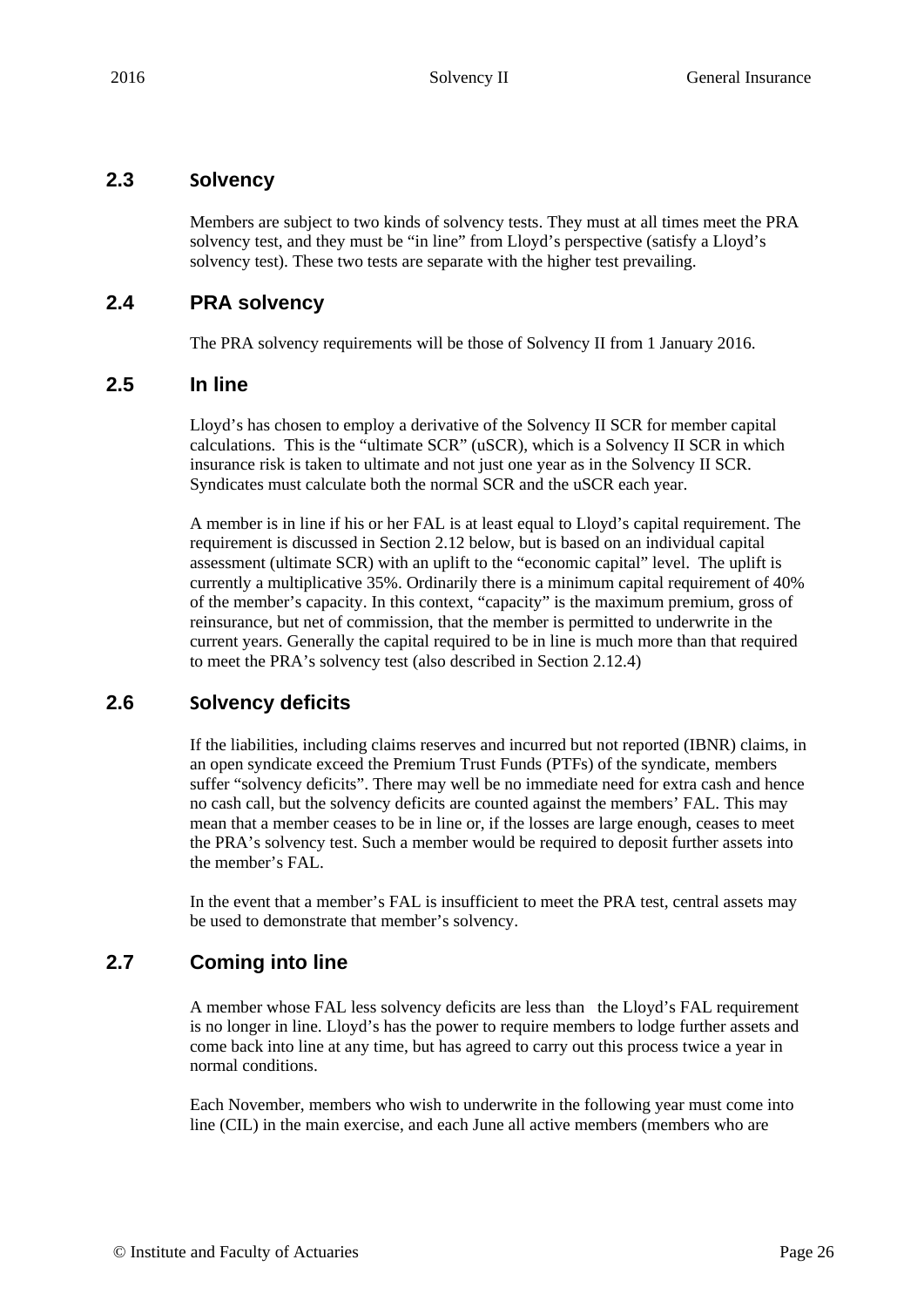underwriting in the current year) must lodge assets if they have ceased to be in line. The solvency position of members in the main CIL in November is that assessed as at the preceding June, and in the June review it is at the preceding year end. However if it is known that liabilities have increased since the last solvency calculation, Lloyd's would expect members to show that they had sufficient assets available to come into line as soon as the liabilities were recognised.

In between CIL dates, Lloyd's expects members to maintain FAL at least at the uSCR level (see Section 2.12.2).

Lloyd's ultimate sanction of members who are not in line is to limit, or totally stop, their underwriting. Thus, when members cease underwriting of their own accord, Lloyd's cannot compel them to lodge further FAL.

# **2.8 Overall solvency**

To calculate Lloyd's overall solvency, the PRA's solvency test is applied to the aggregate of all members' exposures. The assets available to meet the test are FAL and central assets.

Lloyd's must be able to demonstrate that central assets are sufficient to cover the total of all members' solvency deficits.

### **2.9 Continuous solvency**

Lloyd's is required to be solvent at all times, not just at year ends. The solvency position is formally reassessed half-yearly, but a reassessment of the solvency position could be applied at any time upon request by the PRA. This may be required following a major loss scenario.

# **2.10 Statement of Actuarial Opinion (SAO) and Audit requirements**

At the year end, each open syndicate year of account (YOA) requires an SAO and an audit opinion. The SAO is required to separately cover each open year. Thus, at the end of 2015, a "normal" syndicate would require an SAO covering three years: the 2015 open year, the 2014 open year and the 2013 open year which contains 1993–2012 by means of past RITC.

There is a formal PRA requirement, contained in the PRA handbook, for each syndicate open year to have an SAO. SAOs are produced under Lloyd's valuation of liabilities rules, which are in turn covered by actuarial guidance in the form of the TASs and the APSs. The SAO reports will also be covered by the same guidance. The actuarial profession has also issued advisory notes covering ULAE, bad debt and large loss wordings.

Actuaries signing SAOs must hold a practising certificate issued by the actuarial profession.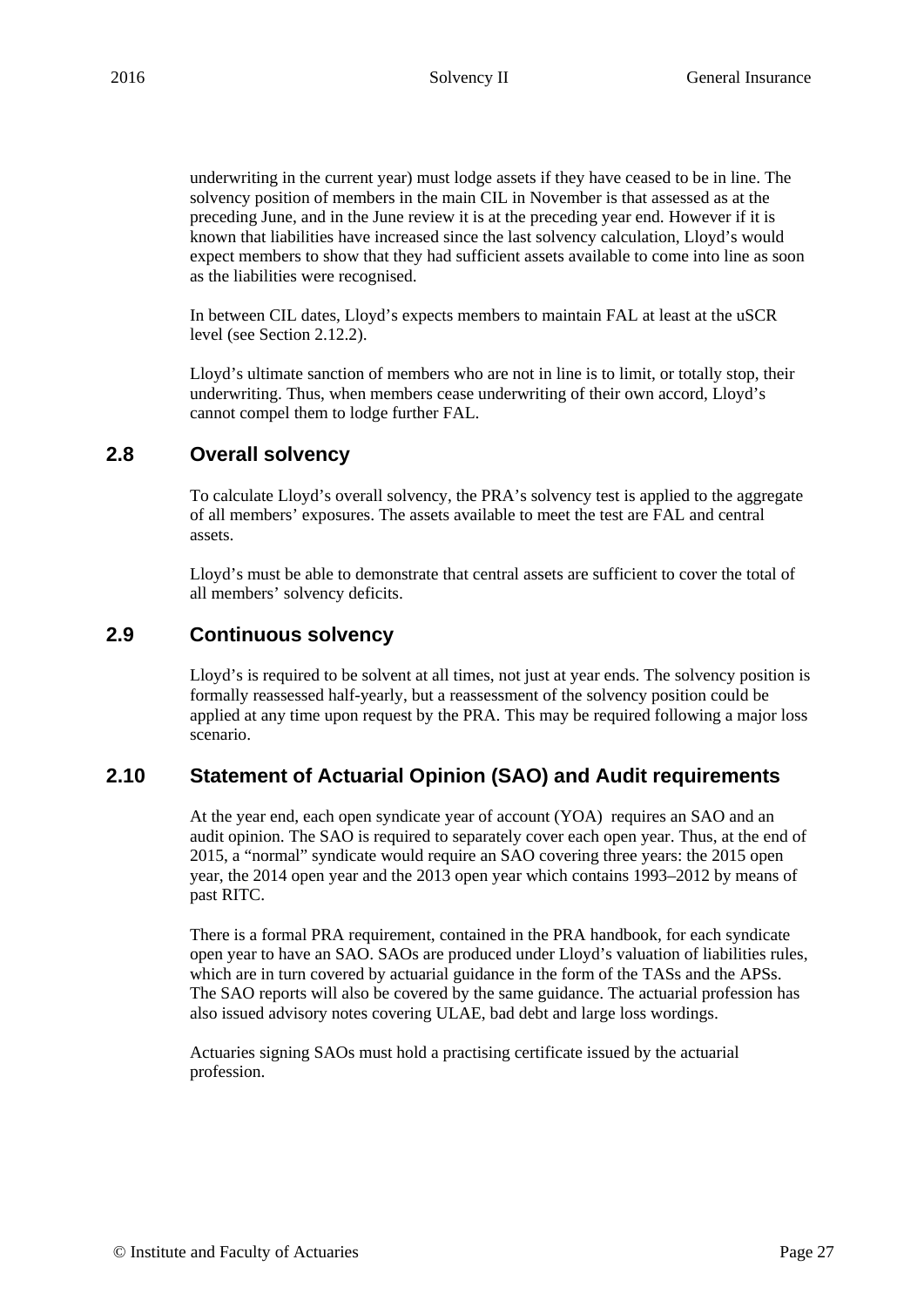A final PRA requirement is that a designated actuary, the Lloyd's actuary, must provide an annual certificate to the PRA certifying that every non-life syndicate has obtained an SAO in line with formal requirements and comment on uncertainty at an aggregate Lloyd's level specifically in terms of materiality. If there is no SAO for any open year, the Lloyd's actuary must provide an equivalent opinion.

SAOs include results on both a gross and net of reinsurance basis. The net opinions must also allow for unallocated loss adjustment expenses (ULAE) and bad (or doubtful) debt on expected reinsurance recoveries. The opinion the actuary is giving is a "one way" test and certifies that the technical provisions being opined on are at least as large as the actuary's best estimate. In this context, best estimate is defined as the mean (as opposed to median) expected outcome. Opinions can also contain additional comments on uncertainty, where the signing actuary will comment on large events or circumstances that increase the uncertainty of estimates.

Each SAO must be supported by a formal actuarial report addressed to the managing agents with a copy submitted to Lloyd's.

Syndicates writing life business require an actuary's certificate rather than an SAO. These are outside the scope of this Core Reading.

Syndicates writing business in the USA will be additionally required to hold assets in specific USA trust funds. The liabilities for each of the credit for reinsurance trust fund (CRTF) and surplus lines trust fund (SLTF) are also subject to actuarial opinion as required by the USA regulators. Preparation of the USA trust fund opinions is covered by actuarial guidance contained in APS G2.

Syndicates also require an audit opinion on the financial statements of the syndicate. The auditor providing these opinions will place heavy reliance on the SAO.

The opinions form part of the annual reporting process syndicates undertake. The reporting contains accounting, financial and other information items which are aggregated into Lloyd's statements and returns.

### **2.11 Capital setting – introduction**

In the section on solvency, we have seen that:

- members, not syndicates, have to be solvent under the PRA rules and have to be in line if they wish to continue underwriting
- if members fail the PRA solvency test, then Lloyd's centrally must demonstrate that it can cover their shortfalls
- member capital is made up of FAL, supplemented or offset by surplus or deficiencies in the syndicates to which they subscribe
- central capital is made up of the New Central Fund (NCF) plus other central assets (called altogether central assets for solvency)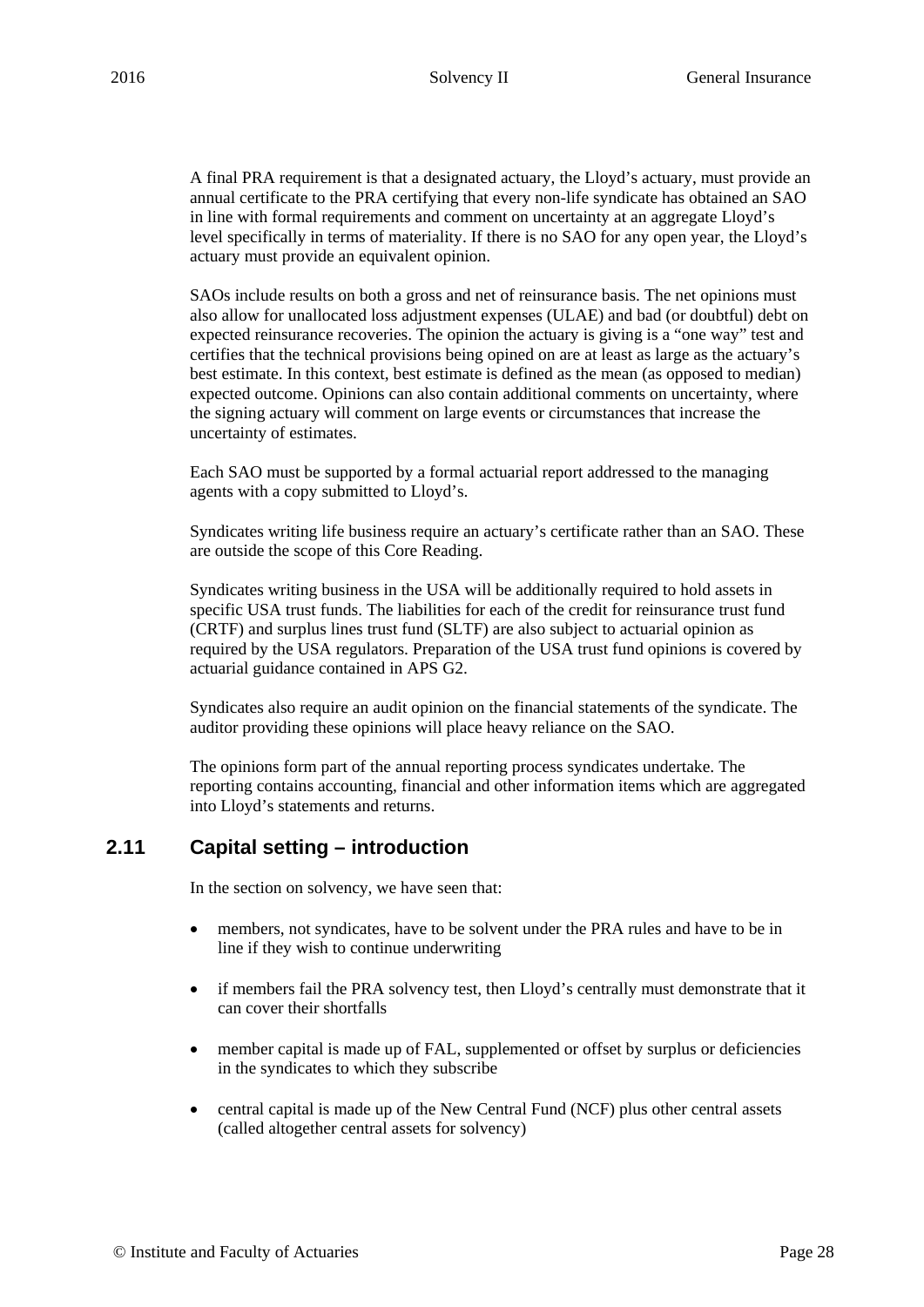In this section, we explain how the requirement for member FAL is assessed, and briefly also how Lloyd's assesses its overall capital needs.

### **2.12 Member FAL**

#### **2.12.1 History: Risk-based capital (RBC)**

From 1996 until 2006, member FAL was based on the Lloyd's RBC system. This was an actuarial model, parameterised and maintained centrally, that derived capital requirements for members based upon their membership of syndicates in the past, current and proposed years off account, together with information on what volumes and classes of business the syndicates had written and proposed to write.

Thus for the 2005 year of account, RBC was calculated in November 2004 and covered actual volumes for 1993–2003, estimated volumes for 2004 and proposed (plan) volumes for 2005. An inherent feature of RBC was that it treated all syndicates as being alike. £1 of premium written in a particular class of business in a particular year was presumed to generate the same exposure whichever syndicate had written it. This "market average" approach made RBC relatively simple and robust. But many felt that, as well as class of business and year of account, the underwriting syndicate also influenced the riskiness of member's portfolio.

RBC allowed for diversification between classes of business, between managing agents and over time. It had (syndicate specific, not market average) components reflecting property catastrophe risks which were called realistic disaster scenarios (RDS). In an actuarial capital assessment, two main ingredients are a probability distribution of outcomes and a risk measure that determines a capital amount given that probability distribution. In RBC, the probability distributions at member level were assumed to be drawn from the gamma distribution, with property catastrophe distributions (RDS) added. The risk measure was expected loss cost (ELC). The expected loss in excess of FAL was set at a particular figure and RBC calculated FAL per unit of exposure such that ELC was the same for each member, per unit of exposure. Total FAL was obtained by multiplying FAL per unit of exposure by the exposure.

For example, we may assess a particular member as having £10 million of exposure, based upon past current and proposed volumes and on market average loss ratios and payment patterns. We assess the volatility of the member's exposure allowing for line of business volatilities and correlations, all at market average, and derive an appropriate gamma distribution. The mean of the gamma would be 100% because we assume that reserves are held at best estimate. We would adjust the gamma for RDS if the member had catastrophe exposures. Based on the adjusted gamma distribution for that member, FAL of, say, 0.12 per unit of exposure would give the ELC for that year. That is, the expected value of losses if 12p of capital were held would be equal to the fixed ELC. The member's required FAL would then be £1.2 million.

#### **2.12.2 History: ICAs**

To set the Solvency II context, Lloyd's was, since 2006, subject to the ICAS regime (originally under the FSA and now under the PRA) and each syndicate was required to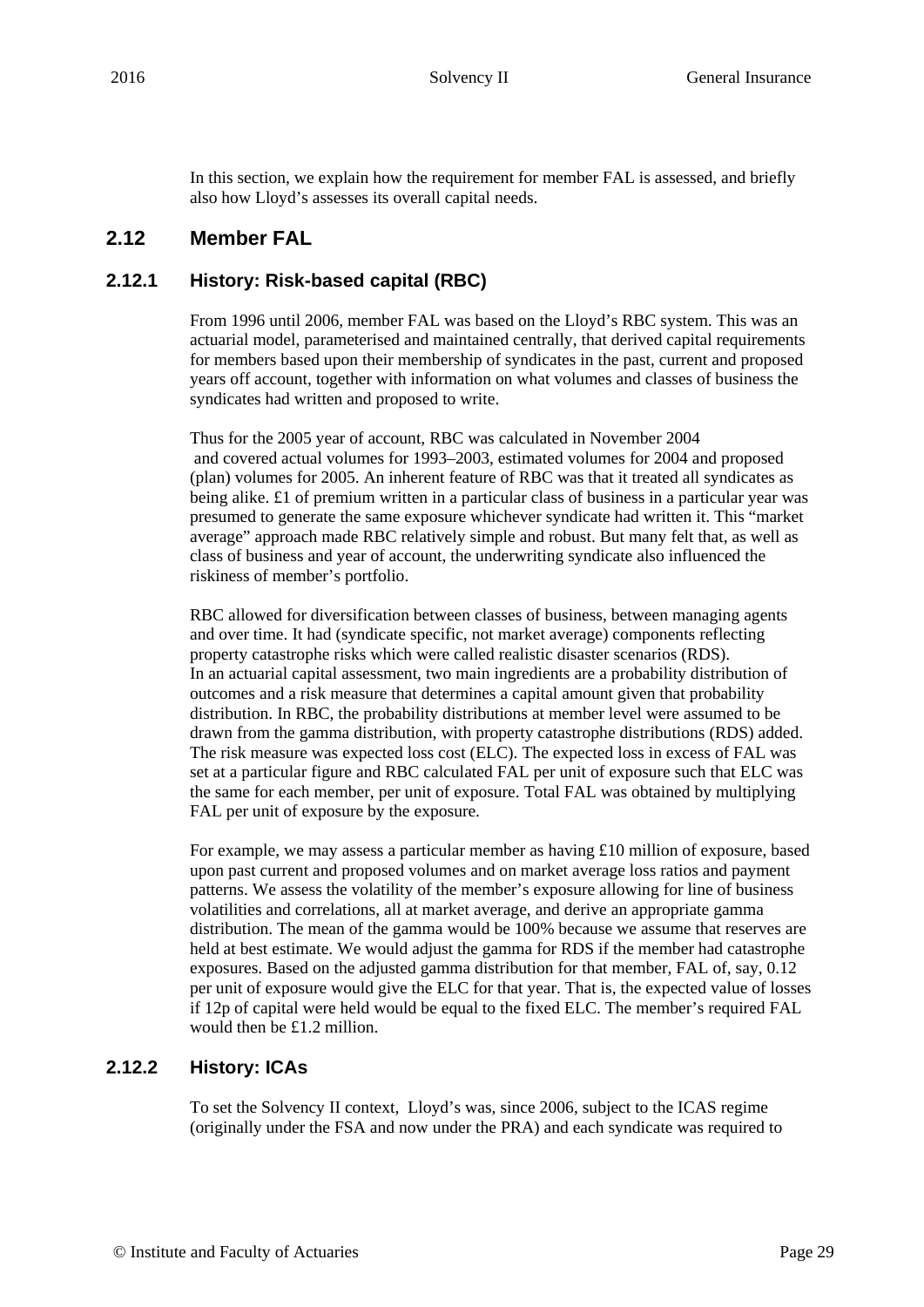produce an ICA. The ICA risk measure was 99.5% value at risk; that is, the ICA capital, at syndicate level, was that required so that the probability of losses beyond that level was 0.5%. Syndicates were required to carry out ICAs by the PRA's rules, but it was Lloyd's decision to use the ICA as a tool to set member capital. In principle, provided syndicates carried out an ICA and provided members held at least ICA levels, or else Lloyd's held capital to cover shortfalls, the society met the requirements, although it was unlikely that the PRA would accept an approach not closely based on the ICAS (or now Solvency II) system..

In view of this, Lloyd's decided to take syndicate ICAs as the starting point in calculating member FAL requirements. The first step was to review each ICA to ensure that it met Lloyd's standards (see below).

Once an ICA had been approved, the next step was to apply the "economic capital uplift" and derive the "ECA" (ECA means "economic capital level ICA"). The idea of economic capital was that the ICA standard of security was the minimum acceptable to the regulator, but Lloyd's security was well above the minimum. The level of ECA relative to ICA was set so that (a) overall member capital remained about the same during the transition from RBC to ICAs and (b) member capital requirements at Lloyd's remained lower than it was judged a standalone company with the same rating would be, but sufficient so that together with central capital the overall Lloyd's rating could be maintained.

The mechanism for setting syndicate ECA based on syndicate ICA was a simple one: ECA was 135% of ICA. The uplift was therefore 35% of the ICA. It was therefore somewhat risk-based because a riskier syndicate, with a higher ICA, got a higher uplift. But it was transparent and not mathematically complex.

Both the method of uplifting (multiplicative) and the level (135%) were subject to annual review and signoff by the franchise board.

On 1 January 2016, the ICA regime was superseded by the Solvency II regime. The member capital system changed to the Solvency II equivalent, in which the uSCR replaced the ICA as the base for member capital setting.

#### **2.12.3 Member capital requirement**

The ICA system and the economic capital uplift produced risk-based capital levels that met Lloyd's requirements, but it was still necessary to convert syndicate ECAs into actual member FAL requirement and to demonstrate that FAL together with central assets produce the right level of overall security. Lloyd's carried out this process centrally. As noted in 2.12.2 above, the system now applying under Solvency II uses the uSCR to replace the ICA in the member calculation.

#### **2.12.4 Minimum FAL**

Once each member's capital requirement has been calculated, a minimum is applied. The minimum is set at 40% of the member's overall premium income limit (OPIL), also called member capacity. Premium is defined as gross of reinsurance, net of brokerage, and OPIL is calculated by summing the respective syndicate capacity times members share.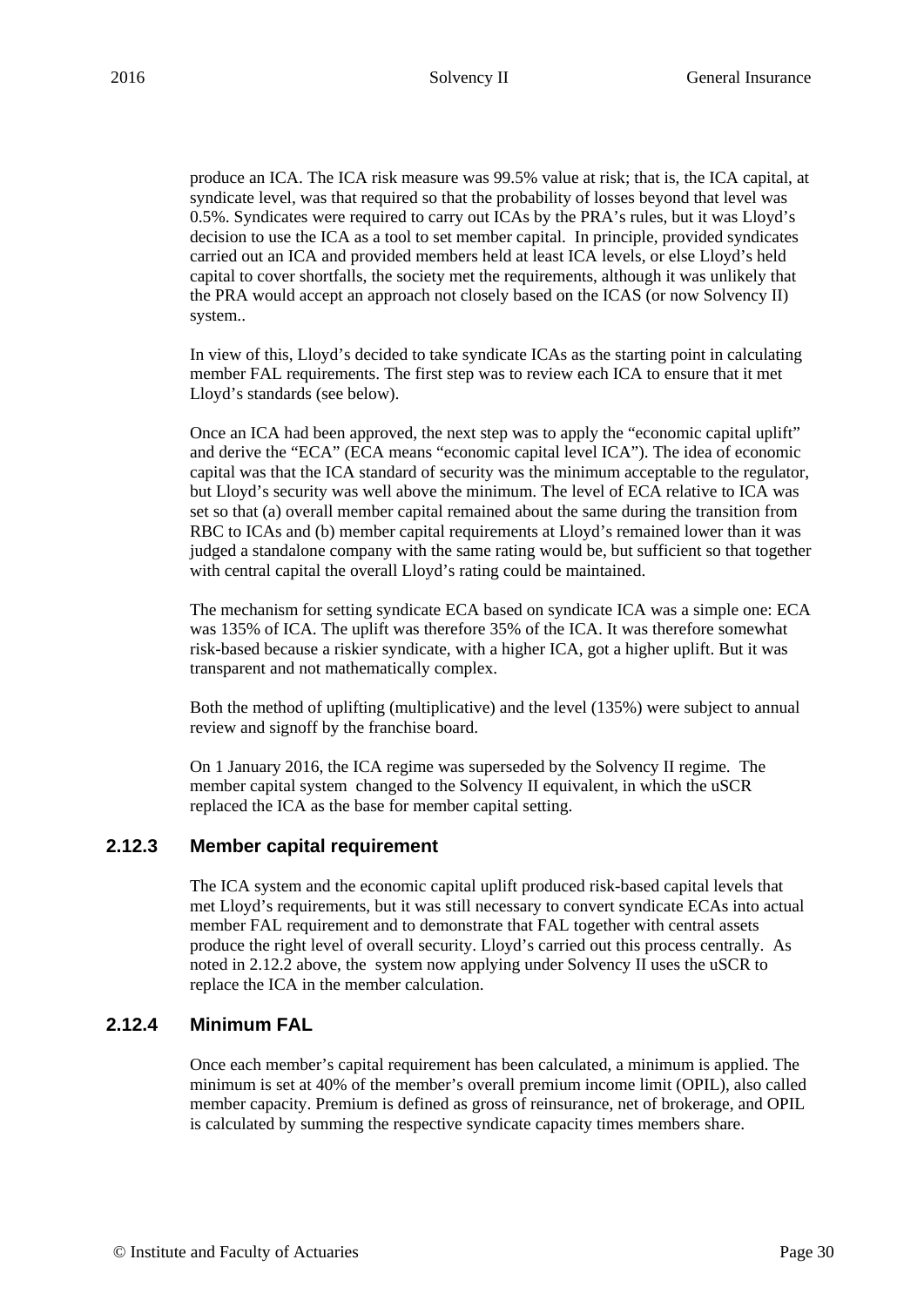Syndicate capacity is approved as part of the business plan approval process, and is the maximum premium that the syndicate is permitted to underwrite in the year.

The 40% minimum is reduced to 25% for some personal-lines business, where it would pose uncompetitive capital burdens and produce higher capital than was required on a risk based assessment. A member obtains the waiver only if at least 85% of risks fall into the personal-lines category.

#### **2.12.5 uSCR review**

Before syndicate uSCRs can be used, they must have been received and approved by Lloyd's. The PRA retains the final ownership of the uSCR process and carry out some reviews of their own, but for most syndicates, the Lloyd's review is accepted by the PRA. This mandate needs to be renewed each year.

Lloyd's review starts with the issuing each year of Lloyd's uSCR guidance, which sets out the requirements and minimum standards Lloyd's expects. The guidance also offers detailed advice on how to carry out various aspects of the uSCR.

Managing agents produce draft uSCRs in July each year and final versions in September or October. Lloyd's review teams go through each uSCR in detail and provide feedback. Where the uSCR number appears too low, Lloyd's will ask the managing agent to review it, and ultimately will load the uSCR if necessary.

The reviews are carried out by teams drawn from finance, actuarial, FPD (franchise and performance directorate), risk management and other departments. The review team's feedback and, if necessary, loading is approved by a steering committee. If the managing agent is dissatisfied, it may appeal to a director and then to an external committee, the market supervision and review committee (MSARC).

In parallel with the uSCR review, syndicates' plans for the proposed year are reviewed. By the end of October, each syndicate needs to have reached the stage that both its plans and its uSCR, based on the same plan, have been approved by Lloyd's. Members indicate the syndicates to which they wish to subscribe, and may buy and sell these rights to subscribe in auctions held in November. Coming into line takes place in November. Each member's FAL requirement is calculated and assets must be lodged with Lloyd's by this date. For a syndicate to be allowed to underwrite from 1 January of the following year, all of its members must be in line.

#### **2.12.6 Central capital**

Once all members are in line, Lloyd's can assess its overall capital position. The security, and hence solvency and rating, depend on both FAL and central assets. FAL are set bottom-up as uSCR times 135% less a credit for member diversification. However, even with the 35% uplift, the probability of some member failing is higher than the required 0.5%: *P* (a member fails) =  $1 - P$  (no member fails), and members are diverse so *P* (no member fails)  $P$  (a particular member does not fail).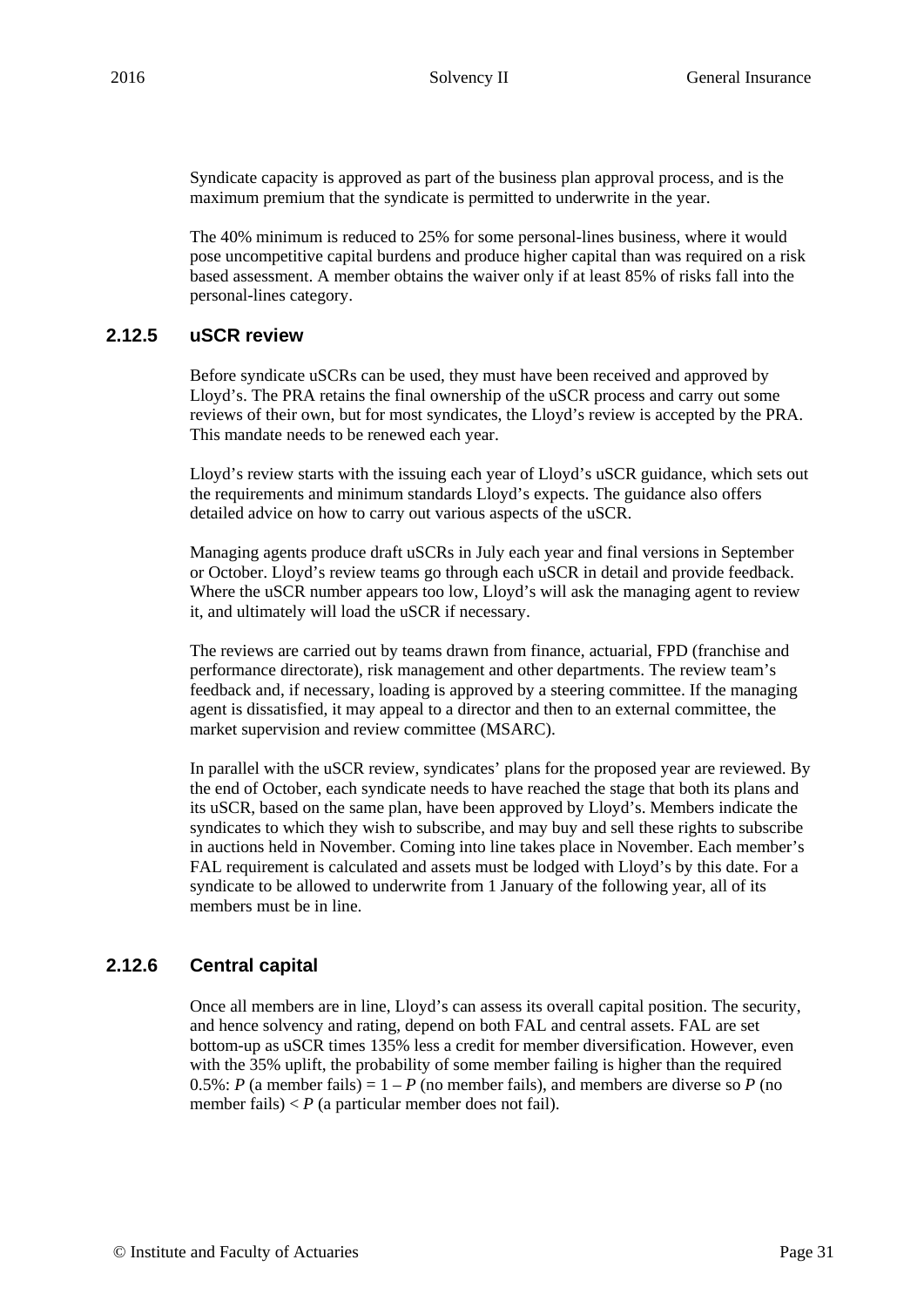In practice, calculating the probability that some member exhausts the FAL and "fails", hence calculating how much central capital is needed, is very complex. A detailed simulation model is used to simulate member experience. Correlation between members is included in the model. From the simulation output, an overall distribution of losses beyond FAL is derived and from this a Lloyd's Society SCR is calculated as central assets such that the probability of their being inadequate is 0.5%. The Lloyd's SCR is calculated on the normal one-year SCR basis, and is calculated in two ways: the Market Wide SCR (MWSCR) represents all of the capital consumed at 1 in 200, from whatever source, and the Central SCR (CSCR) the central capital needed at 1 in 200. [Thus the MWSCR includes the CSCR, although the nature of VaR calculations is such that the 1 in 200 event for the whole market is different from the 1 in 200 for central assets.] The MWSCR can be compared directly with the SCRs of other insurers.

An "economic capital" central capital (only) assessment is made for the ORSA. This is a materially higher level of capital than the CSCR, and the details are beyond the scope of this reading.

#### **2.12.7 Assets**

The new central fund (NCF) is composed of cash and investments plus the proceeds of two subordinated debts.

# **2.13 Overview of Lloyd's prudential requirements**

#### *The Society of Lloyd's:*

To maintain appropriate controls over the funds that it holds and manages centrally including managing risk within appropriate limits.

To assess the capital needs for each member, taking into account the capital needs of syndicates assessed by managing agents.

#### *Managing agents:*

To maintain appropriate controls over syndicates including managing risks such as credit risk and market risk within limits that are substantially the same as those defined for companies.

To assess the capital needed to support each syndicate that they manage, to help to ensure that financial resources are adequate at all times.

#### **Lloyd's of London – Solvency II**

http://www.lloyds.com/The-Market/Operating-at-Lloyds/Solvency-II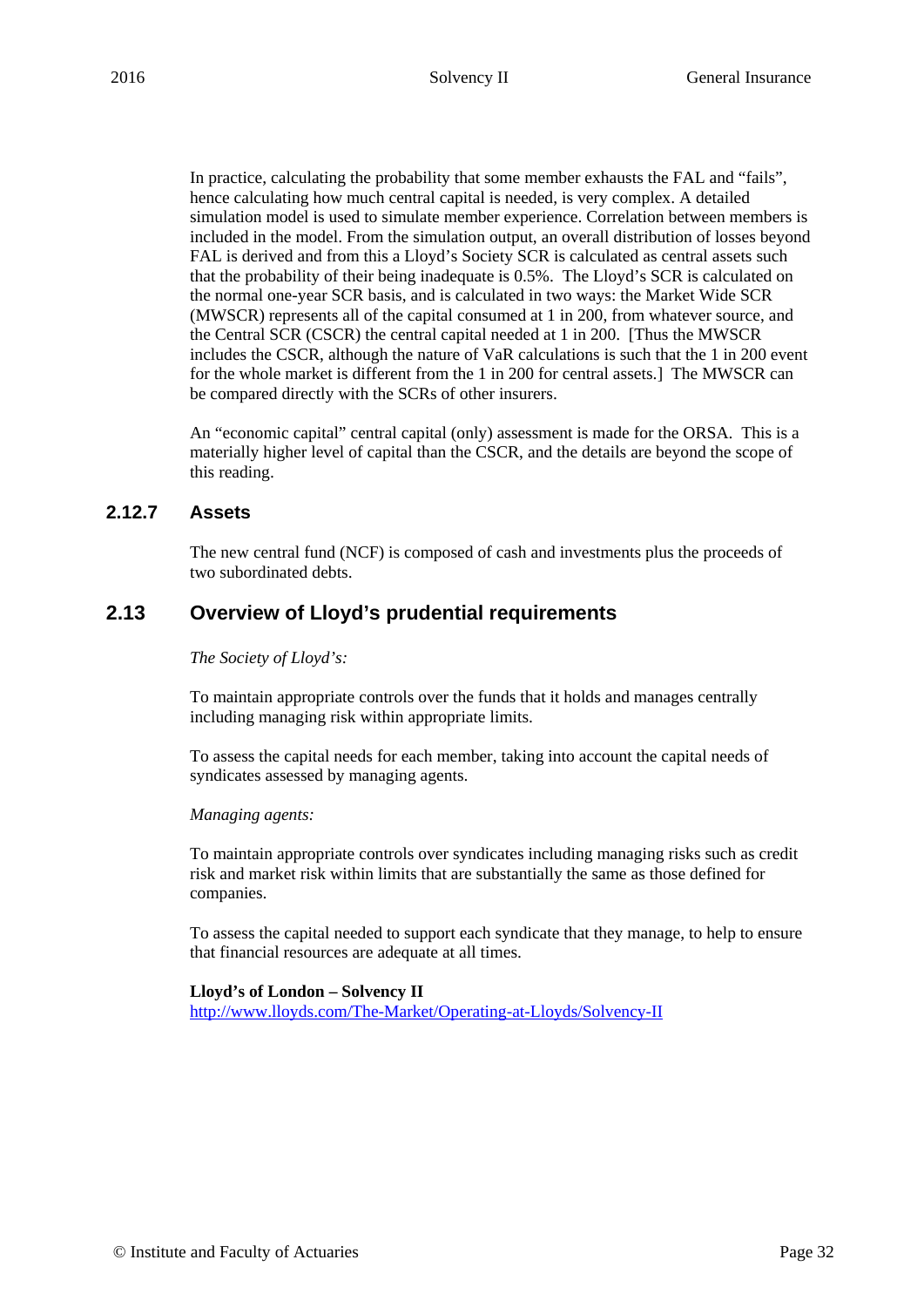# **2.13.1 Lloyd's and the PRA**

This section sets out the Prudential Regulation Authority's (PRA's) expectations in relation to the application of certain parts of Solvency II to Lloyd's, and expands upon the Lloyd's Part of the PRA Rulebook.

In particular, this statement sets out the PRA's expectations regarding the following topics:

- solvency capital requirement (SCR) and
- capital add-ons

This statement expands on the PRA's general approach as set out in its insurance approach document.<sup>(1)</sup> By clearly and consistently explaining its expectations of Lloyd's in relation to the particular areas addressed, the PRA seeks to advance its statutory objectives of ensuring the safety and soundness of the firms it regulates, and contributing to securing an appropriate degree of protection for policyholders. The PRA has considered matters to which it is required to have regard, and it considers that this statement is compatible with the Regulatory Principles and relevant provisions of the Legislative and Regulatory Reform Act 2006. This statement is not expected to have any direct or indirect discriminatory impact under existing UK law.

This statement has been subject to public consultation<sup>(2)</sup> and reflects the feedback that was received by the PRA.

(1) *The Prudential Regulation Authority's approach to insurance supervision*, June 2014; http://www.bankofengland.co.uk/publications/Documents/praapproach/insuranceappr 1406.pdf.

<sup>(2)</sup> *PRA Consultation Paper CP16/14*, "Transposition of Solvency II: Part 3", August 2014; htttp://www.bankofengland.co.uk/pra/Documents/publications/cp/2014/cp1614.pdf.

# **2.13.2 Solvency capital requirement**

The requirement to hold eligible own funds covering the central requirement is intended to ensure that risks to the Society, including risks to central assets (and in particular, the risk that own funds attributable to a member may not be sufficient to enable the member to meet obligations arising from the member's insurance business at Lloyd's) are suitably covered by the Society.

Solvency Capital Requirement — General Provisions 6.6 recognises in its application to Lloyd's that own funds attributable to a member are not available to absorb the losses of other members, or any losses of the Society. Consequently, in respect of own funds attributable to a member, where there is no diminution in those own funds consequent upon the application of scenarios taken into account in the internal model, those own funds attributable to that member must not be taken into account for the purposes of satisfying Solvency Capital Requirement — General Provisions 6.2. Similarly, in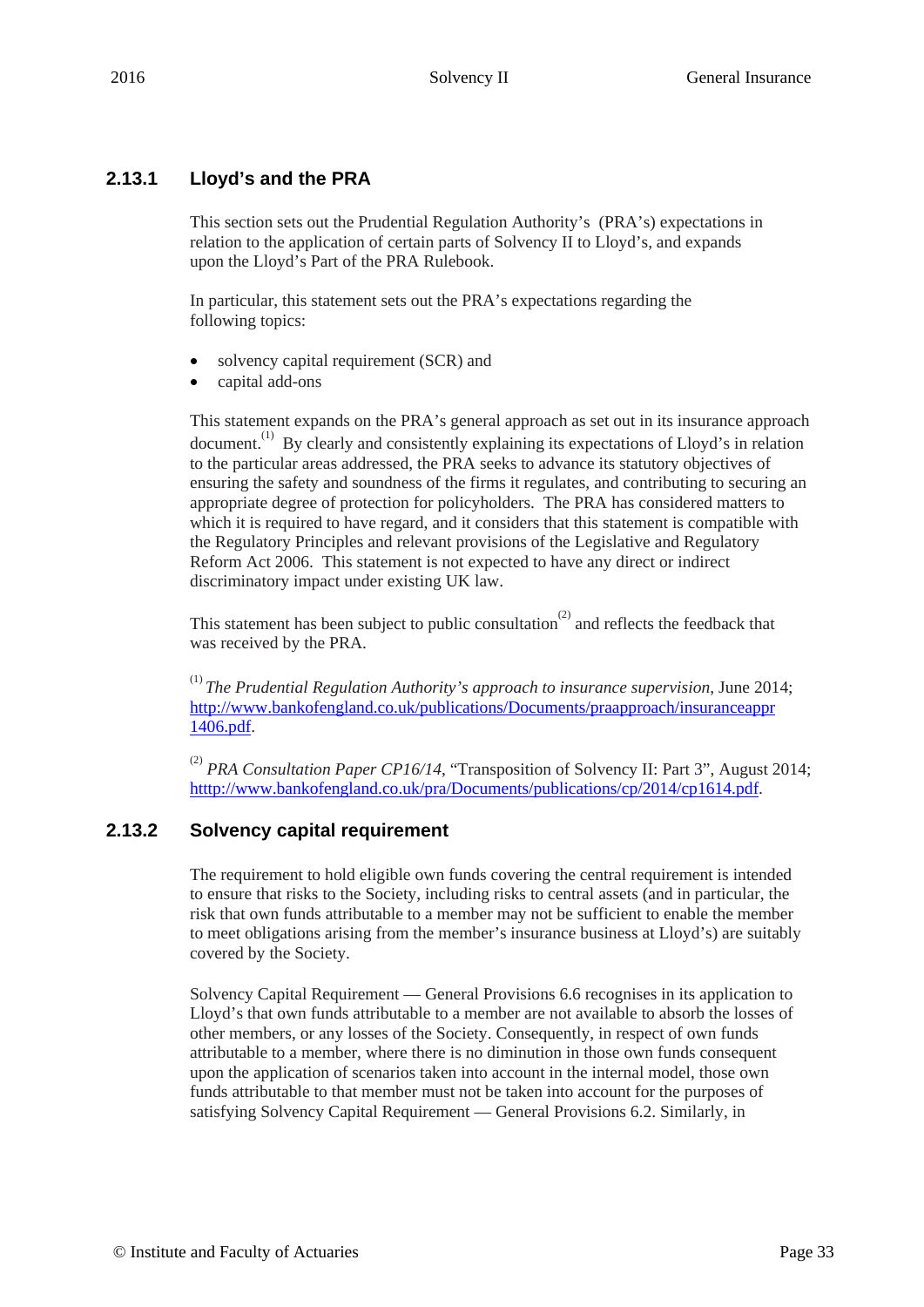respect of own funds attributable to a member, any surplus of own funds in excess of the diminution to those own funds consequent upon the application of the scenarios taken account of in the internal model, must not be taken into account for the purposes of satisfying Solvency Capital Requirement — General Provisions 6.2.

The notional syndicate SCR is intended to facilitate the Society's compliance with Solvency Capital Requirement — General Provisions 8.2. While the PRA expects the calculation of the notional SCR to meet the relevant standards required under Solvency II, managing agents do not need to seek separate approval from the PRA for any internal model that is used to calculate the notional SCR of a syndicate. The notional SCR will also assist the Society in determining the notional SCR of each member of the syndicate pursuant to Solvency Capital Requirement — General Provisions 8.4. However, the notional member SCR will, to the extent applicable, also take account of diversification effects in respect of members participating on more than one syndicate which have not been reflected in the notional syndicate SCR.

In deriving the SCR, the Society should have regard to the notional SCR for each syndicate, that is calculated by managing agents either by reference to the standard formula or an internal model. However, the Society should make its own assessment of the risk profile and governance arrangements in respect of each syndicate, in conjunction with the methodology applied by each managing agent to calculate the notional SCR. It may need to increase a notional syndicate SCR, and hence the overall SCR for Lloyd's, if it concludes that there are additional risks to which the Society is exposed in relation to the business written by a syndicate, that would not otherwise be covered, when performing the calculations envisaged by Solvency Capital Requirement — General Provisions 7.

The approach set out in Solvency Capital Requirement — Internal Models 17.2 is, when combined with the internal model requirements set out in Solvency Capital Requirement — Internal Models 10 to 16 and Solvency Capital Requirement

— General Provisions 8.2, intended to produce, for each risk taken into account in the internal model, the negative impact on basic own funds at Lloyd's. In this way, the effect of the application of the risks taken into account in the internal model may be determined in respect of Lloyd's as a whole.

#### **2.13.3 Capital add-on**

Solvency Capital Requirement — General Provisions 7.3 requires the Society to calculate a central requirement for Lloyd's. As the central requirement forms part of the Lloyd's SCR, the provisions of Article 37 of the Solvency II Directive will apply in respect of any risk profile deviation on the part of the Society from the assumptions underlying the calculation of the central requirement. The PRA will use its powers under section 55M of the Financial Services and Markets Act 2000 (FSMA) in order to apply any capital add-on to the Society. The Solvency II Regulations also apply in relation to the imposition of a capital add-on.